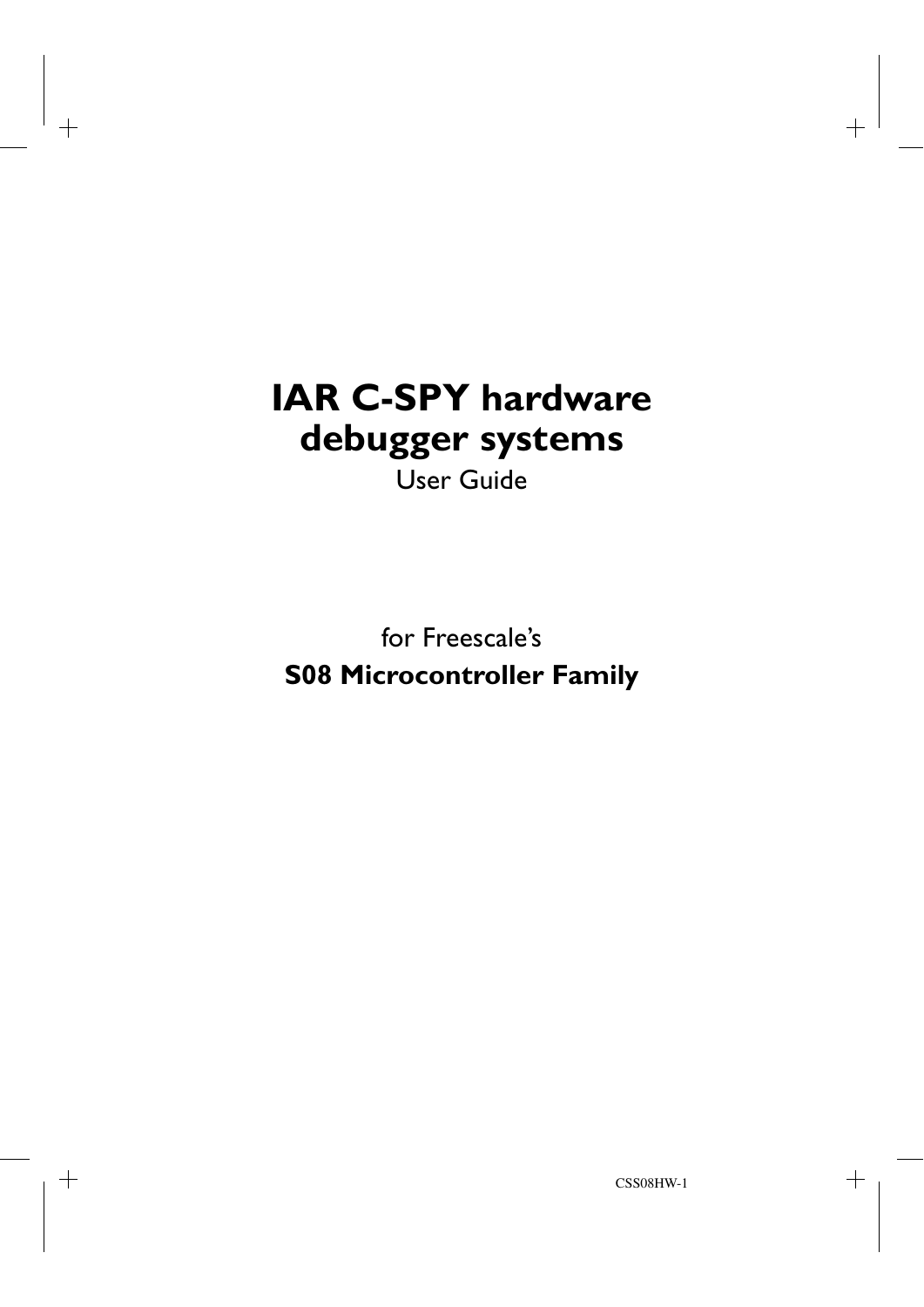### **COPYRIGHT NOTICE**

Copyright © 2008 IAR Systems AB.

No part of this document may be reproduced without the prior written consent of IAR Systems AB. The software described in this document is furnished under a license and may only be used or copied in accordance with the terms of such a license.

#### **DISCLAIMER**

The information in this document is subject to change without notice and does not represent a commitment on any part of IAR Systems. While the information herein is assumed to be accurate, IAR Systems assumes no responsibility for any errors or omissions.

In no event shall IAR Systems, its employees, its contractors, or the authors of this document be liable for special, direct, indirect, or consequential damage, losses, costs, charges, claims, demands, claim for lost profits, fees, or expenses of any nature or kind.

#### **TRADEMARKS**

IAR Systems, IAR Embedded Workbench, C-SPY, visualSTATE, From Idea To Target, IAR KickStart Kit, IAR PowerPac, IAR YellowSuite, IAR Advanced Development Kit, IAR, and the IAR Systems logotype are trademarks or registered trademarks owned by IAR Systems AB. J-Link is a trademark licensed to IAR Systems AB.

Microsoft and Windows are registered trademarks of Microsoft Corporation.

Freescale<sup>TM</sup> and the Freescale logo are trademarks of Freescale Semiconductor, Inc.

All other product names are trademarks or registered trademarks of their respective owners.

#### **EDITION NOTICE**

First edition: June 2008

Part number: CSS08HW-1

This guide applies to version 1.x of IAR Embedded Workbench® for S08.

Internal reference: IMAE.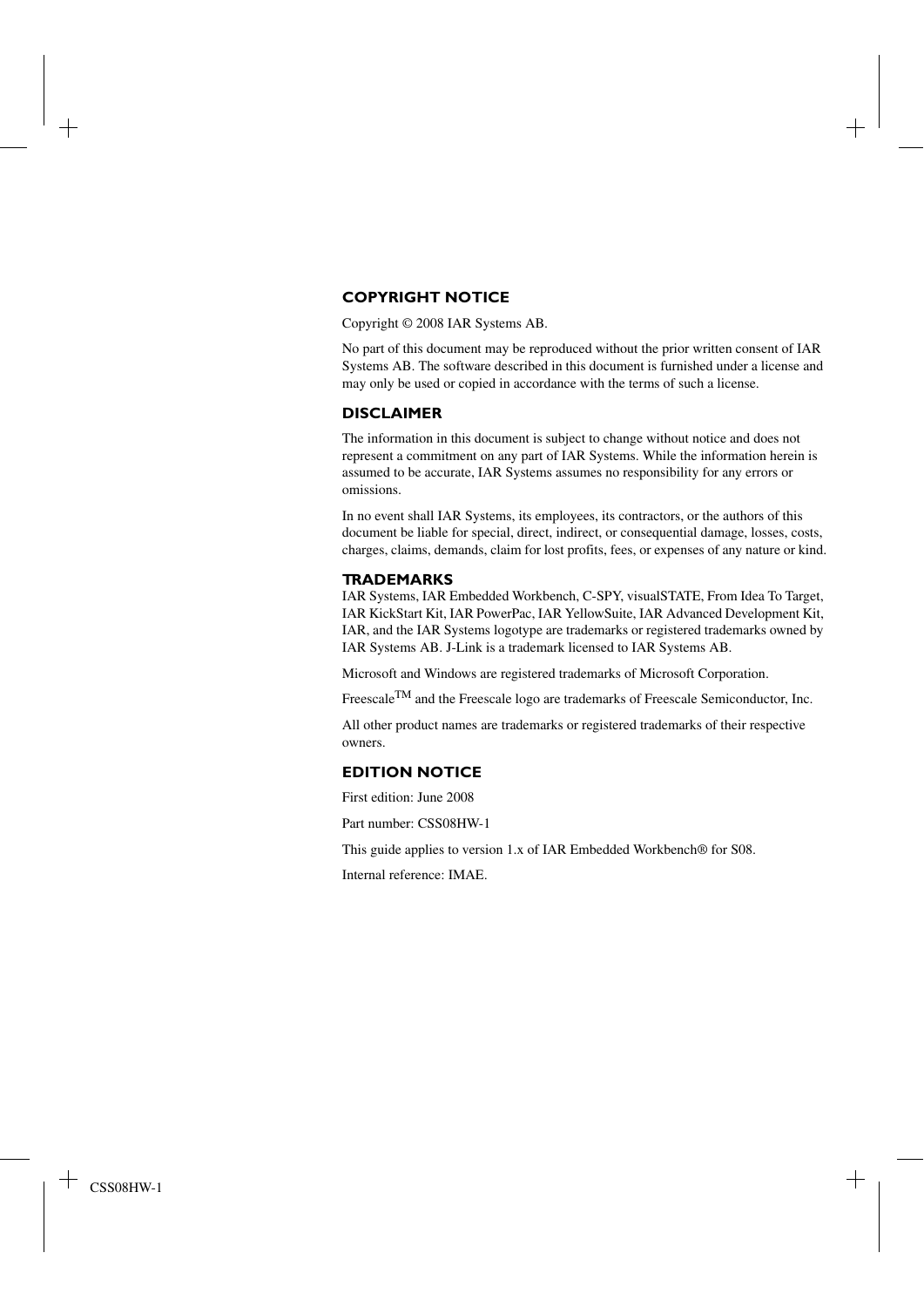# **Contents**

| Introduction to C-SPY® hardware debugger systems     |  |
|------------------------------------------------------|--|
|                                                      |  |
|                                                      |  |
|                                                      |  |
|                                                      |  |
|                                                      |  |
| C-SPY options for debugging using hardware systems 5 |  |
|                                                      |  |
|                                                      |  |
|                                                      |  |
|                                                      |  |
|                                                      |  |
|                                                      |  |
|                                                      |  |
|                                                      |  |
|                                                      |  |
|                                                      |  |
|                                                      |  |
|                                                      |  |
|                                                      |  |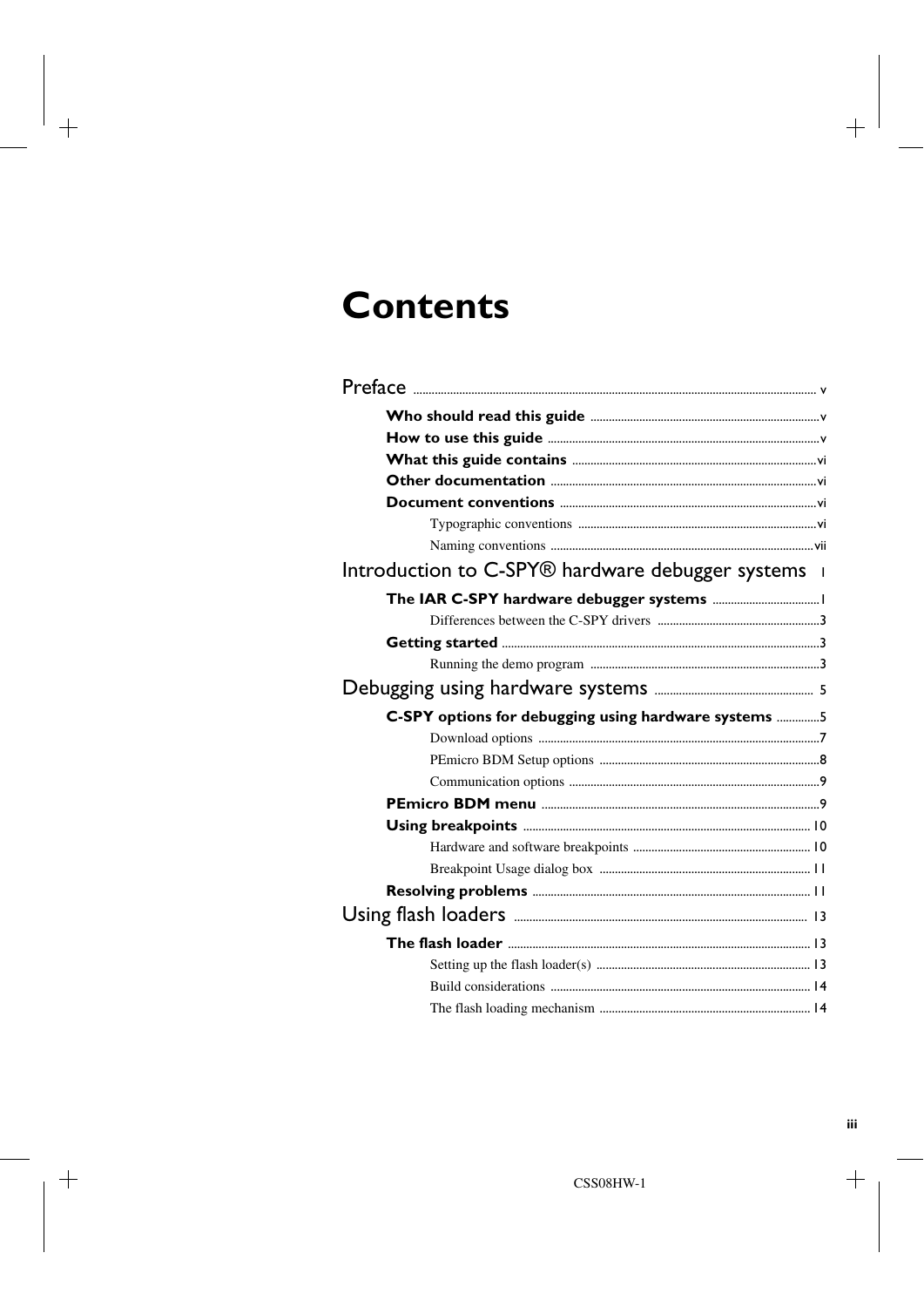**iv**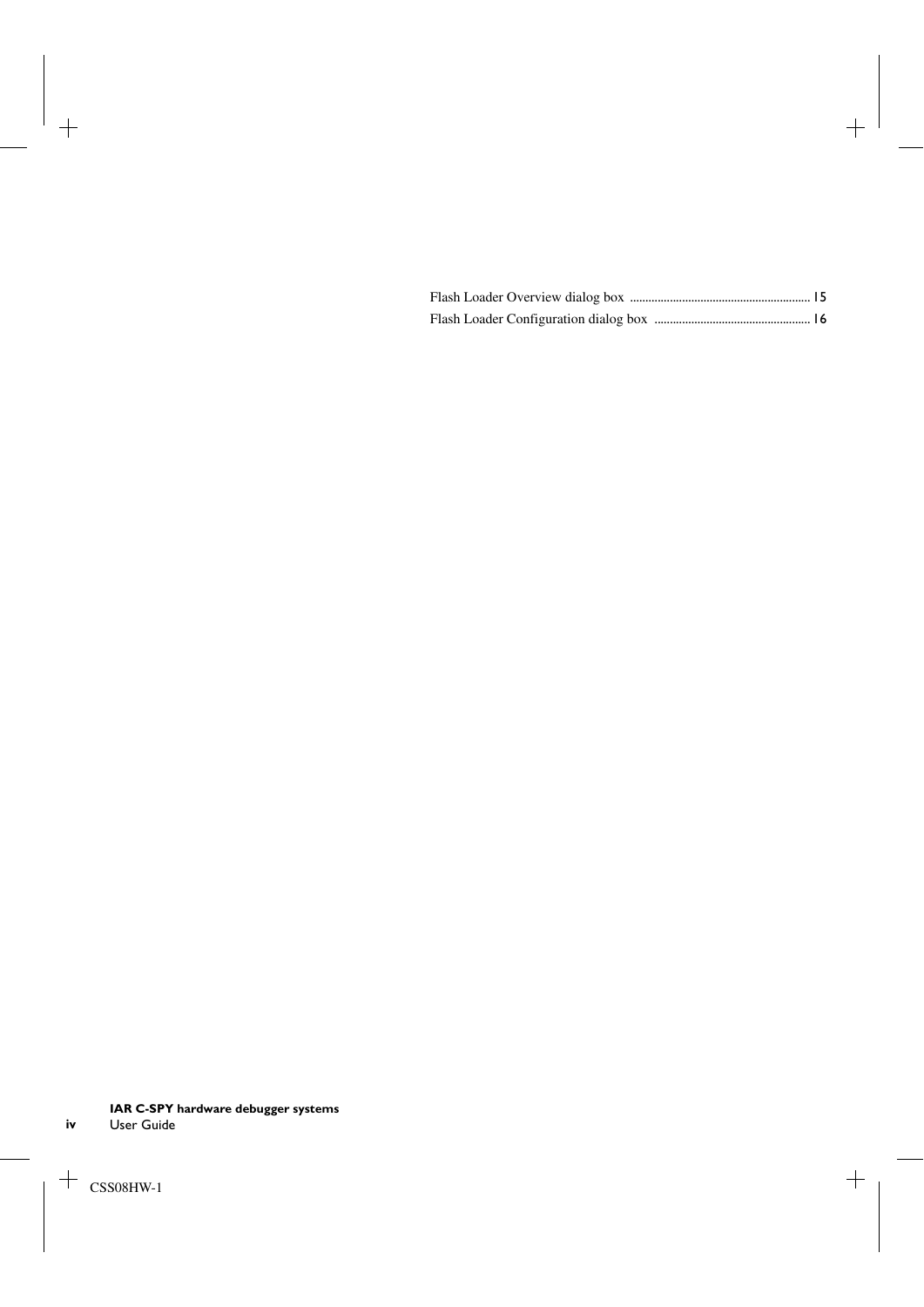# <span id="page-4-0"></span>**Preface**

Welcome to the *IAR C-SPY hardware debugger systems User Guide for* S08. The purpose of this guide is to provide you with detailed reference information that can help you use the features of the IAR C-SPY® Hardware Debugger System for S08.

## <span id="page-4-1"></span>**Who should read this guide**

You should read this guide if you want to get the most out of the features in the C-SPY hardware debugger systems. In addition, you should have working knowledge of:

- The C programming language
- Application development for embedded systems
- The architecture and instruction set of the S08 microcontroller (refer to the chip manufacturer's documentation)
- The operating system of your host machine.

This guide also assumes that you already have working knowledge of the target system you are using, as well as some working knowledge of the IAR C-SPY Debugger. For a quick introduction to the IAR C-SPY Debugger, see the tutorials available in the *IAR Embedded Workbench® IDE User Guide*.

## <span id="page-4-2"></span>**How to use this guide**

This guide describes the C-SPY interface to the target system you are using; not the general features available in the IAR C-SPY debugger or the hardware target system. To take full advantage of the whole debugger system, you must read this guide in combination with:

- The *IAR Embedded Workbench® IDE User Guide* which describes the general features available in the C-SPY debugger
- The documentation supplied with the target system you are using.

Note that additional features may have been added to the software after the *IAR C-SPY hardware debugger systems User Guide* for S08 was printed. The release note css08e.htm contains the latest information.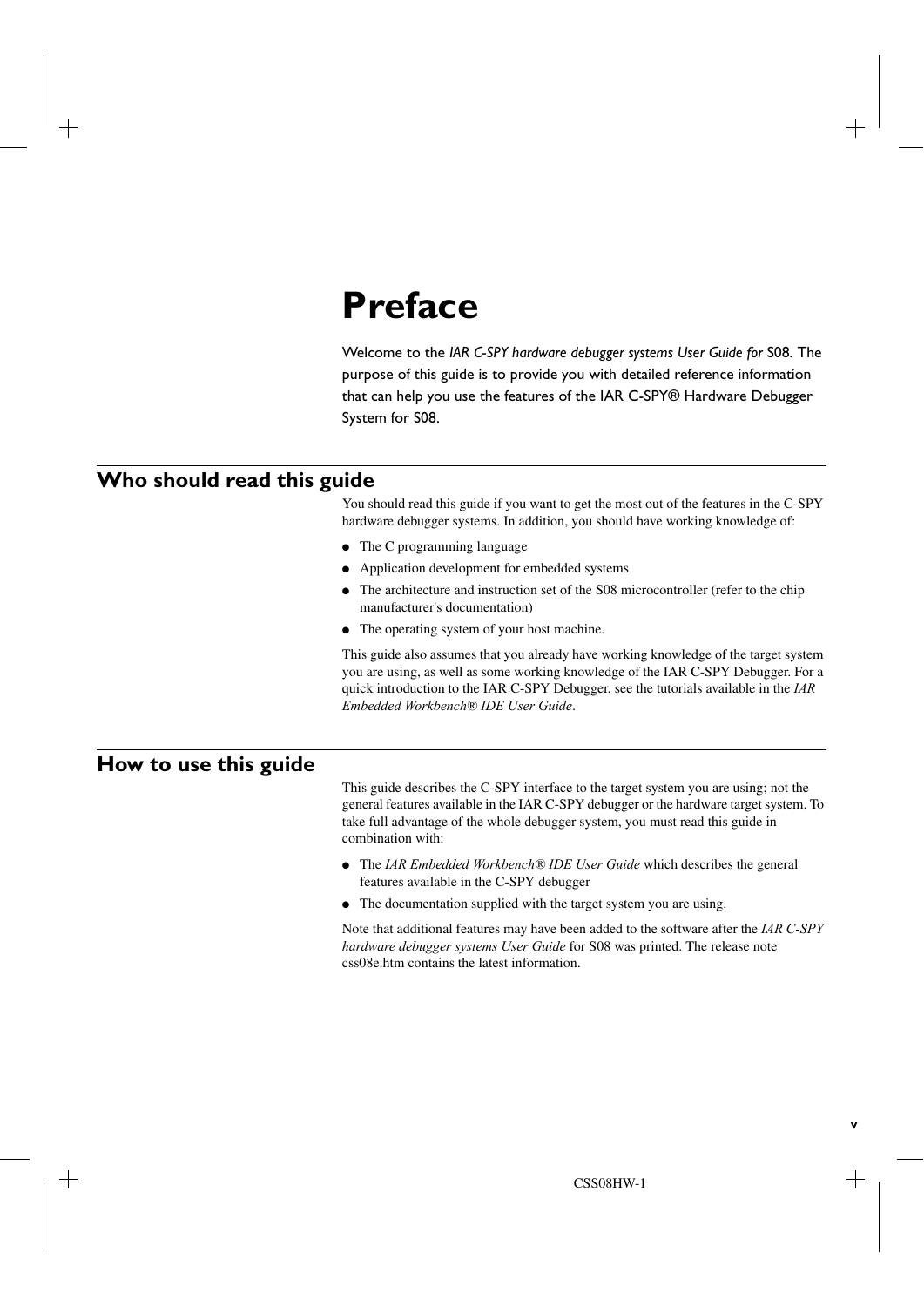## <span id="page-5-0"></span>**What this guide contains**

Below is a brief outline and summary of the chapters in this guide.

- *[Introduction to C-SPY® hardware debugger systems](#page-8-2)* introduces you to the available C-SPY hardware debugger system. The chapter briefly shows the difference in functionality provided by the different C-SPY drivers.
- *[Debugging using hardware systems](#page-12-2)* describes the additional options, menus, and features provided by the debugger system.
- *[Using flash loaders](#page-20-3)* describes the flash loader, what it is and how to use it.

## <span id="page-5-1"></span>**Other documentation**

The complete set of IAR development tools for the S08 microcontroller are described in a series of guides. These guides can be found in the s08\doc directory or reached from the **Help** menu.

All of these guides are delivered in hypertext PDF or HTML format on the installation media. Some of them are also delivered as printed books.

Recommended web sites:

- The Freescale web site, **www.freescale.com**, contains information and news about the S08 microcontrollers.
- The IAR Systems web site, **www.iar.com**, holds application notes and other product information.

# <span id="page-5-2"></span>**Document conventions**

When referring to a directory in your product installation, for example  $s08\ddot{\circ}$ , the full path to the location is assumed, for example  $c:\Per\gamma$  Frogram Files\IAR Systems\Embedded Workbench 5.0\s08\doc.

## <span id="page-5-3"></span>**TYPOGRAPHIC CONVENTIONS**

This guide uses the following typographic conventions:

| Style    | Used for                                  |  |
|----------|-------------------------------------------|--|
| computer | • Source code examples and file paths.    |  |
|          | • Text on the command line.               |  |
|          | • Binary, hexadecimal, and octal numbers. |  |

*Table 1: Typographic conventions used in this guide* 

**vi**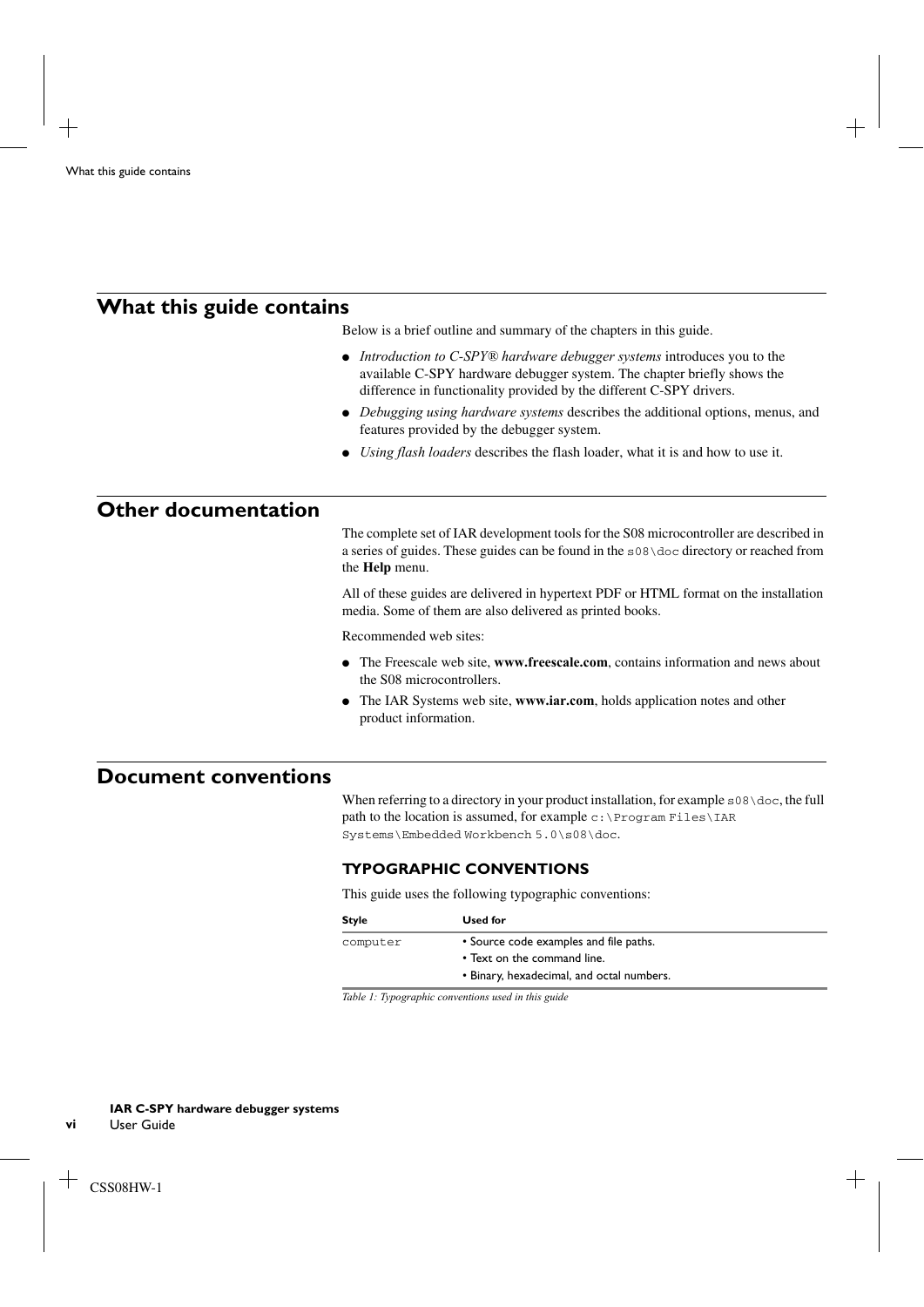| Style                   | <b>Used for</b>                                                                                                                                                                                                                                                                                                          |
|-------------------------|--------------------------------------------------------------------------------------------------------------------------------------------------------------------------------------------------------------------------------------------------------------------------------------------------------------------------|
| parameter               | A placeholder for an actual value used as a parameter, for example<br>filename. h where filename represents the name of the file. Note<br>that this style is also used for $s08$ , configfile, libraryfile, and<br>other labels representing your product, as well as for the numeric part of<br>filename extensions-78. |
| [option]                | An optional part of a command.                                                                                                                                                                                                                                                                                           |
| {option}                | A mandatory part of a command.                                                                                                                                                                                                                                                                                           |
| a b c                   | Alternatives in a command.                                                                                                                                                                                                                                                                                               |
| bold                    | Names of menus, menu commands, buttons, and dialog boxes that<br>appear on the screen.                                                                                                                                                                                                                                   |
| italic                  | • A cross-reference within this guide or to another guide.<br>• Emphasis.                                                                                                                                                                                                                                                |
|                         | An ellipsis indicates that the previous item can be repeated an arbitrary<br>number of times.                                                                                                                                                                                                                            |
|                         | Identifies instructions specific to the IAR Embedded Workbench® IDE<br>interface.                                                                                                                                                                                                                                        |
| $\overline{\mathbf{r}}$ | Identifies instructions specific to the command line interface.                                                                                                                                                                                                                                                          |
| <b>CANN</b>             | Identifies helpful tips and programming hints.                                                                                                                                                                                                                                                                           |
|                         | Identifies warnings.                                                                                                                                                                                                                                                                                                     |

*Table 1: Typographic conventions used in this guide (Continued)*

## <span id="page-6-0"></span>**NAMING CONVENTIONS**

The following naming conventions are used for the products and tools from IAR Systems® referred to in this guide:

| <b>Brand name</b>                          | <b>Generic term</b>     |
|--------------------------------------------|-------------------------|
| IAR Embedded Workbench® for S08            | IAR Embedded Workbench® |
| <b>JAR Embedded Workbench® IDE for S08</b> | the IDE                 |
| IAR C-SPY <sup>®</sup> Debugger for S08    | C-SPY, the debugger     |
| IAR C Compiler <sup>™</sup> for S08        | the compiler            |
| IAR Assembler <sup>™</sup> for S08         | the assembler           |
| IAR XLINK™ Linker                          | XLINK, the linker       |
| IAR XAR Library builder™                   | the library builder     |
| IAR XLIB Librarian™                        | the librarian           |

*Table 2: Naming conventions used in this guide*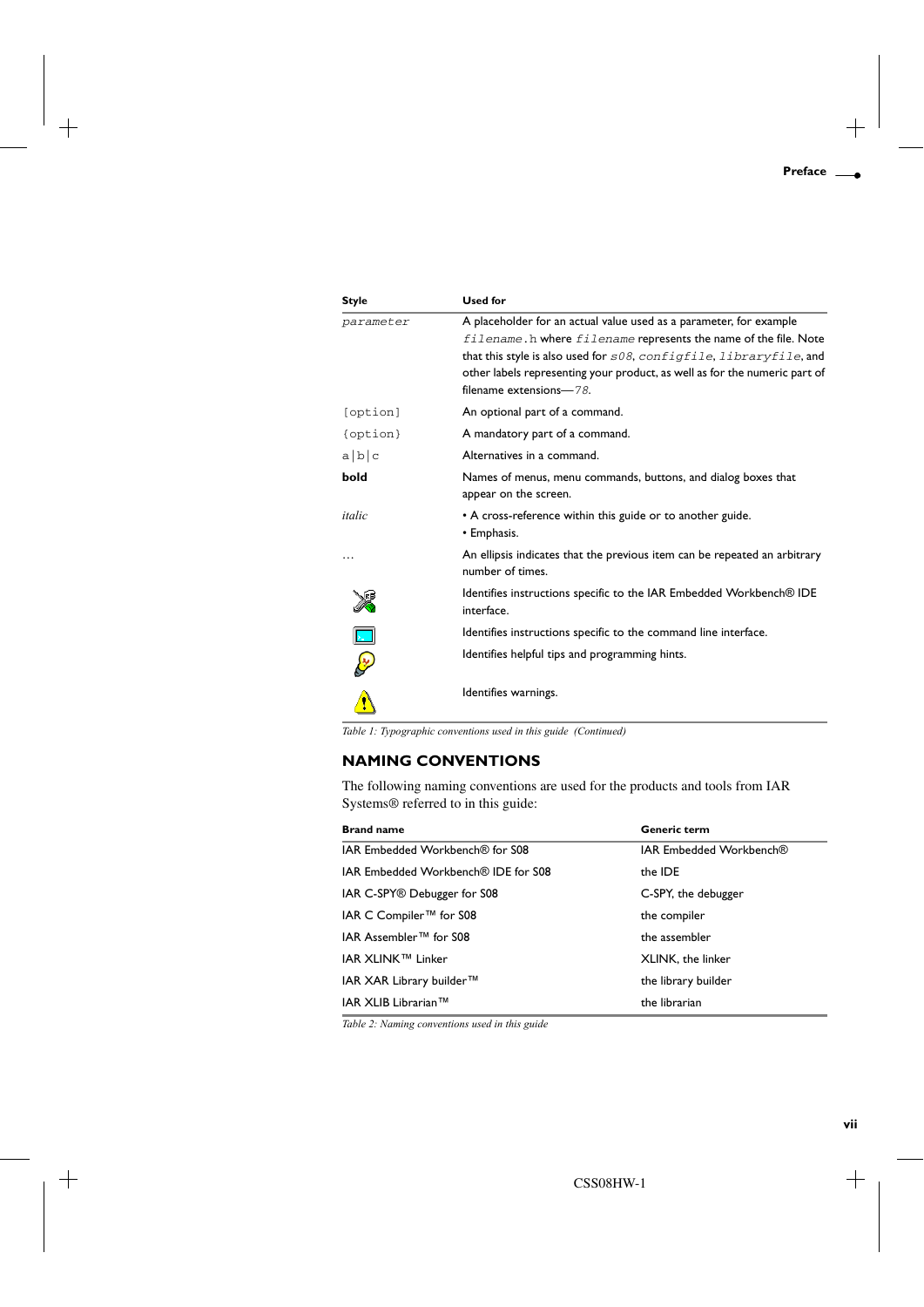| <b>Brand name</b> | <b>Generic term</b> |
|-------------------|---------------------|
| IAR DLIB Library™ | the DLIB library    |

*Table 2: Naming conventions used in this guide (Continued)*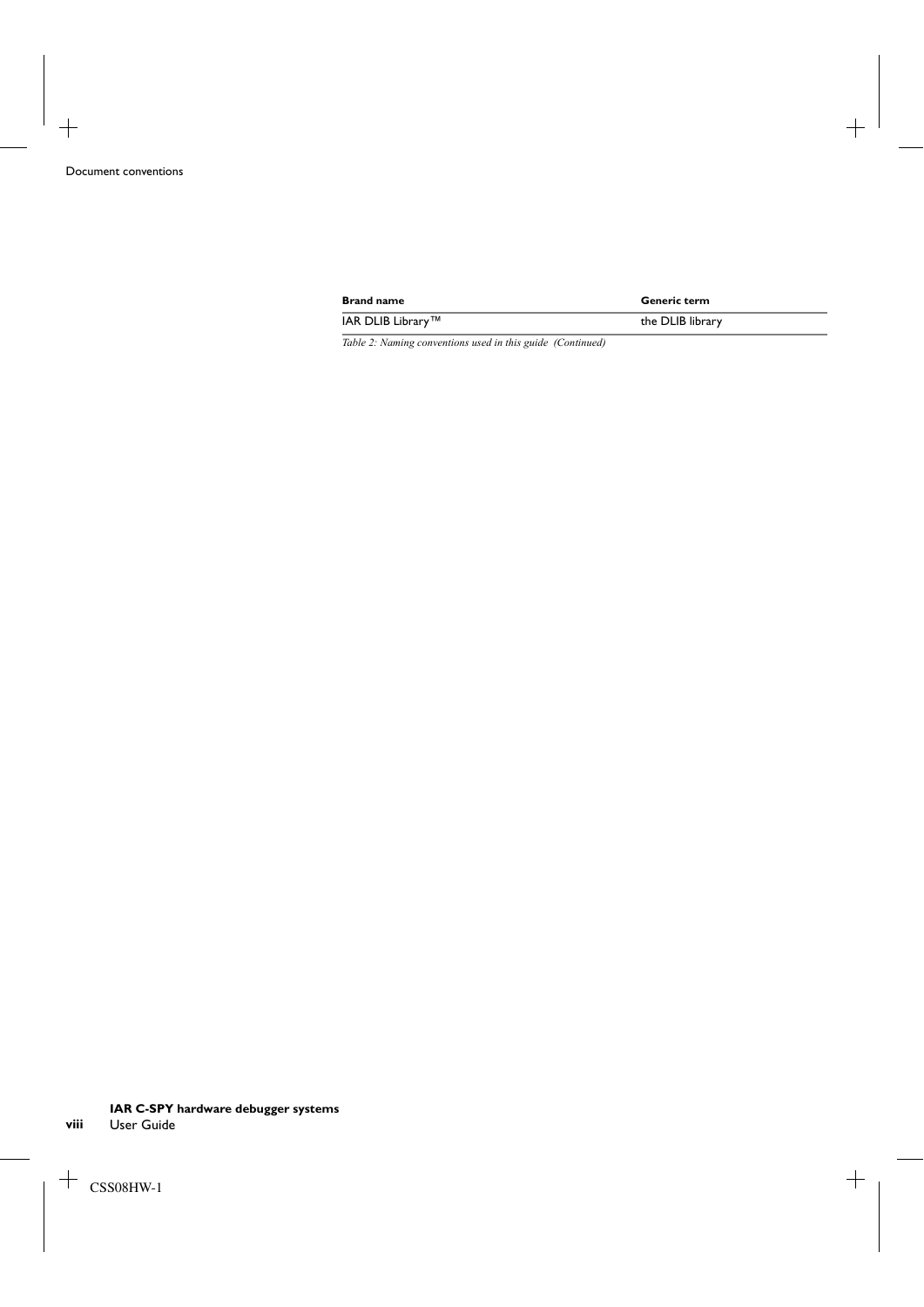# <span id="page-8-2"></span><span id="page-8-0"></span>**Introduction to C-SPY® hardware debugger systems**

This guide introduces you to the IAR C-SPY hardware debugger system for S08 and to how it differs from the IAR C-SPY Simulator.

This guide assumes that you already have some working knowledge of the target system you are using, as well as some working knowledge of the IAR C-SPY Debugger. For a quick introduction, see the tutorials in the *IAR Embedded Workbench® IDE User Guide*.

Note that additional features may have been added to the software after this guide was written. The release notes available in the file css08e.htm provide the latest information.

# <span id="page-8-1"></span>**The IAR C-SPY hardware debugger systems**

The C-SPY Debugger consists of both a generic part which provides a basic set of C-SPY features, and a driver. The C-SPY driver is the part that provides communication with and control of the target system. The driver also provides a user interface—special menus, and dialog boxes—to the functions provided by the target system.

For further details about the concepts that are related to the IAR C-SPY Debugger, see the *IAR Embedded Workbench® IDE User Guide*.

The IAR C-SPY Debugger for the S08 microcontroller supports evaluation boards that have a standardized 6-pin BDM (background debug mode) connector. Background debug mode is used for system development, in-circuit testing, field testing, and programming.

The IAR C-SPY Debugger for the S08 microcontroller is available with a driver for the following hardware debug interfaces:

- USB Multilink (P&E Microcomputer Systems)
- Cyclone PRO (P&E Microcomputer Systems).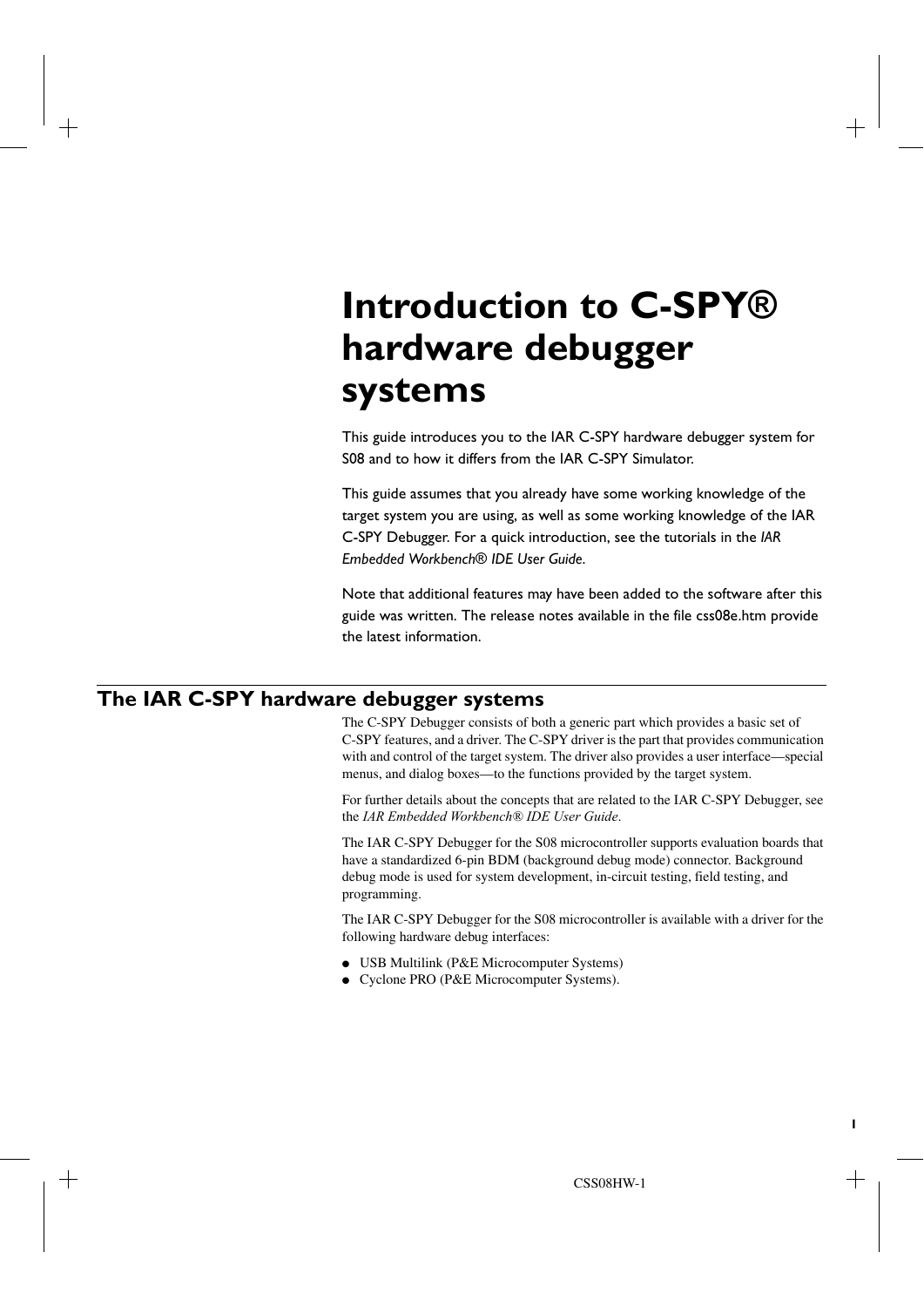In addition to the C-SPY driver, a hardware interface driver DLL is used for communicating with the BDM interface. This driver communicates with the BDM interface module over a serial, Ethernet, or USB connection.



*Figure 1: C-SPY BDM debugger communication overview*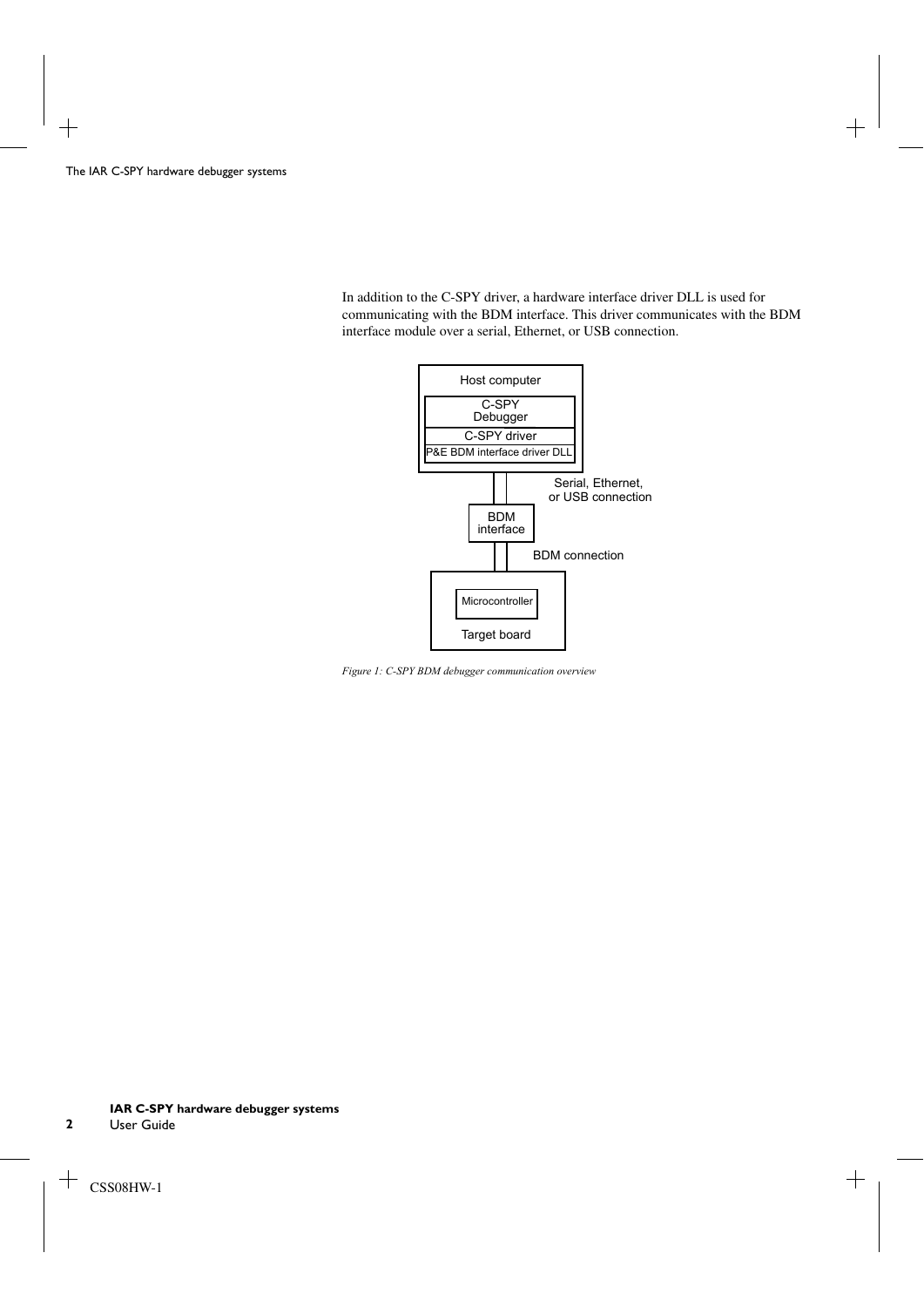## <span id="page-10-0"></span>**DIFFERENCES BETWEEN THE C-SPY DRIVERS**

The following table summarizes the key differences between the C-SPY drivers:

| Feature                    | <b>Simulator</b> | Multilink and             |
|----------------------------|------------------|---------------------------|
|                            |                  | <b>Cyclone PRO</b>        |
| Flash loading              | --               | x                         |
| Code breakpoint (OP-fetch) | x                | x                         |
| Data breakpoints           | x                | --                        |
| Execution in real time     | --               | $\boldsymbol{\mathsf{x}}$ |
| Simulated interrupts       | x                | --                        |
| Real interrupts            | --               | $\mathsf{x}$              |
| Cycle counter              | x                |                           |
| Code coverage              | x                | --                        |
| Data coverage              | x                | --                        |
| Profiling                  | x                | $x * f$                   |

*Table 1: Differences between available C-SPY drivers*

**\* Cycle counter statistics are not available.**

**† Profiling works provided that enough breakpoints are available. One breakpoint per function must be set, which in reality limits profiling availability to applications where all code is located in RAM. Moreover, enabling profiling in the BDM debugger results in decreased performance.**

## <span id="page-10-1"></span>**Getting started**

In this example, a demo project is set up for the Freescale DEMOQE128 development system, where the LEDs are connected to two general purpose I/O ports. When you run the demo program, the LEDs will blink.

You can find a ready-made workspace, DemoQE.eww, together with source files in the s08\src\examples\QE directory.

The workspace contains the LEDs project with the Leds.c file, which sends out data to PORT C.

**Note:** The procedure in this example can be applied to other evaluation boards as well.

#### <span id="page-10-2"></span>**RUNNING THE DEMO PROGRAM**

To run the demo program, follow this procedure.

- **1** To open the demo workspace:
	- Choose **Help>Startup Screen**
	- Click **Example workspaces** to open the **Open Example Workspace** dialog box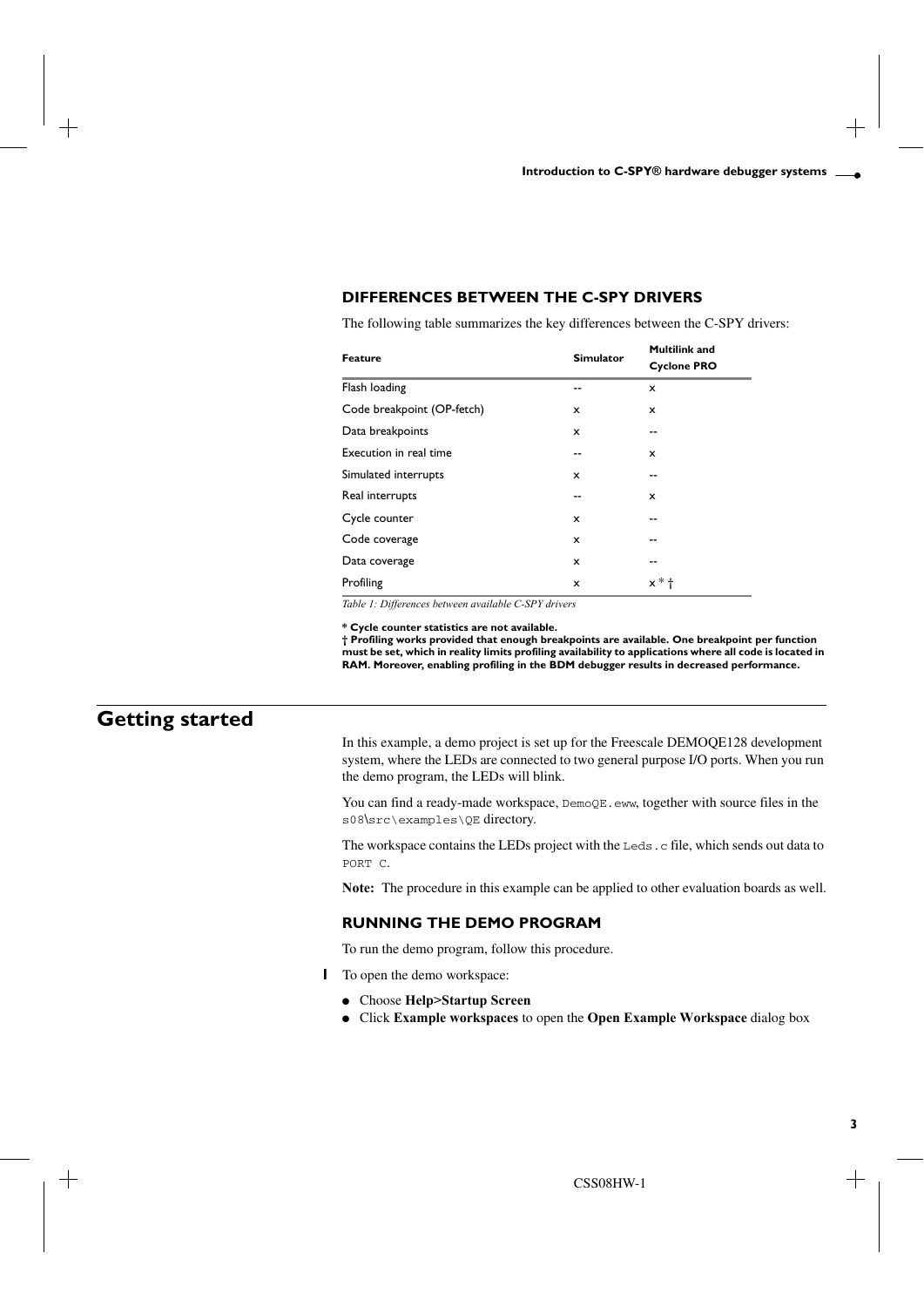- To open the workspace, choose **DemoQE**.
- **2** In the workspace window, select the **LEDs** project. Choose **Project>Options**. Verify the following critical options:

| Category               | Page          | <b>Option/Setting</b>                           |
|------------------------|---------------|-------------------------------------------------|
| <b>General Options</b> | Target        | Device: MC9S08QE128 <sup>1</sup>                |
| Debugger               | Setup         | Driver: PEmicro BDM                             |
| PEmicro BDM            | Communication | Communication type: Multilink USB <sup>2)</sup> |

*Table 2: Project options for C-SPY debugger example* 

**1) A default linker command file (**xcl**) and device description file (**ddf**) will automatically be used depending on your choice of device.**

**2) If you use a different communication type, you may have to specify a port, accordingly.**

For further details about the C-SPY options and how to configure C-SPY to interact with the target board, see *[C-SPY options for debugging using hardware systems](#page-12-3)*, page 5.

Click OK to close the **Options** dialog box.

- **3** Click the **Make** button to compile and link the program, which should build without any diagnostic messages.
- **4** Start C-SPY by clicking the **Debug** button or by choosing **Project>Debug**. While debugging, useful information is displayed in the Debug Log message window. To open this window, choose **View>Messages>Debug Log**.

If C-SPY should fail to establish contact with the target hardware, see *[Resolving](#page-18-2)  [problems](#page-18-2)*, page 11.

**5** Set a breakpoint on line:

delay(100);

**Note:** The number of physical hardware breakpoints used when setting breakpoints is limited. To read more about this, see *[Using breakpoints](#page-17-2)*, page 10.



- **6** Click the **Go** button a few times to see how the LEDs on the board change as different values are written to the port.
- **7** To see the LEDs blink continuously, remove the breakpoint and press **Go**.
- **8** Click the **Break** button to stop execution.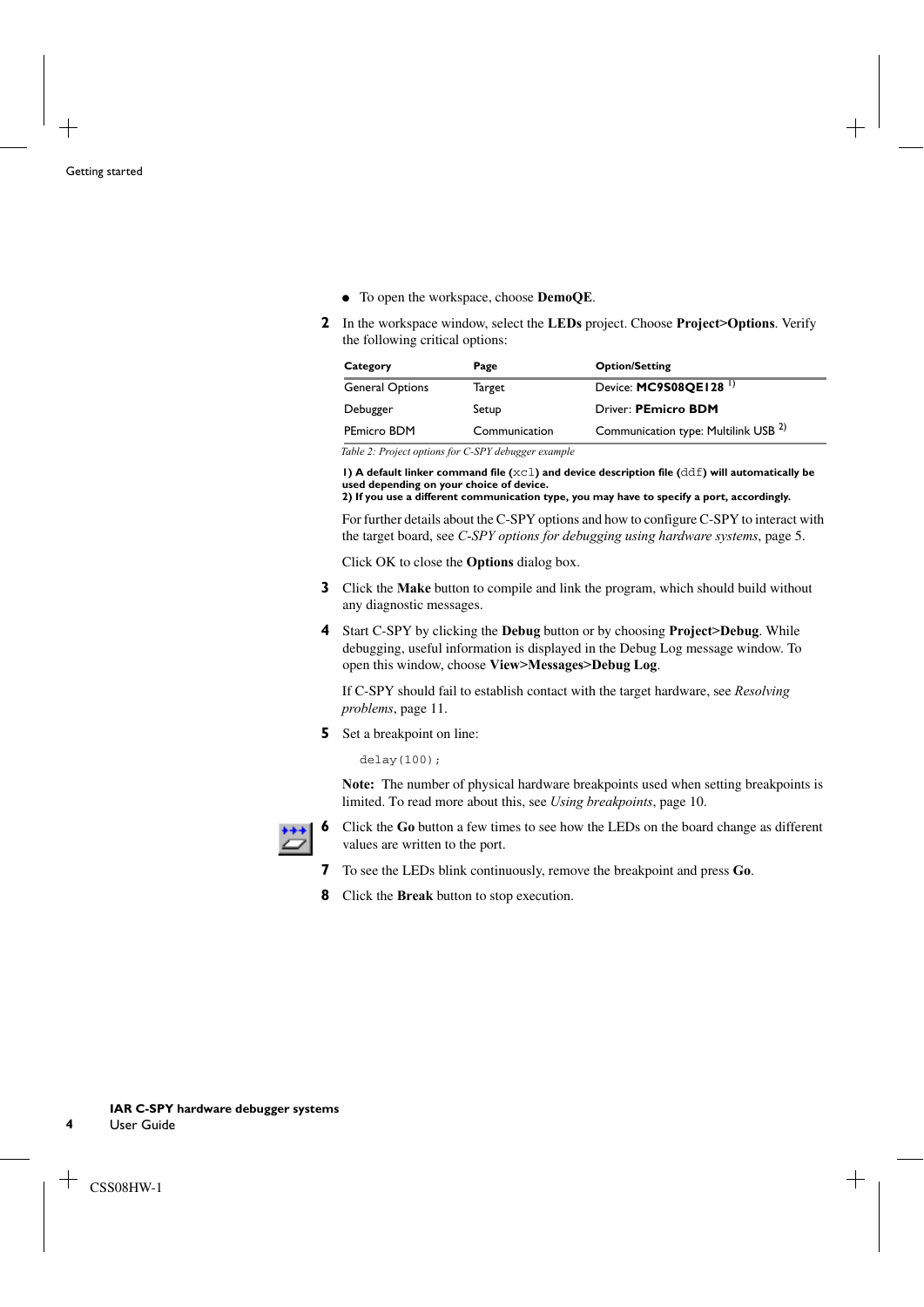# <span id="page-12-2"></span><span id="page-12-0"></span>**Debugging using hardware systems**

This chapter describes the options, settings, and configurations needed for using the C-SPY hardware debugger system. The application can be run in real-time when using these features, which provides a powerful tool for locating problems in the application or the hardware. More specifically, this chapter contains the following sections:

- [C-SPY options for debugging using hardware systems](#page-12-1)
- [PEmicro BDM menu](#page-16-1)
- [Using breakpoints](#page-17-0)
- [Resolving problems.](#page-18-1)

# <span id="page-12-3"></span><span id="page-12-1"></span>**C-SPY options for debugging using hardware systems**

Before you start any C-SPY hardware debugger you must set some options for the debugger system—both generic options and options required for the specific system you are using. Follow this procedure:

- **1** To open the **Options** dialog box, choose **Project>Options**.
- **2** To set C-SPY generic options, select **Debugger** from the **Category** list.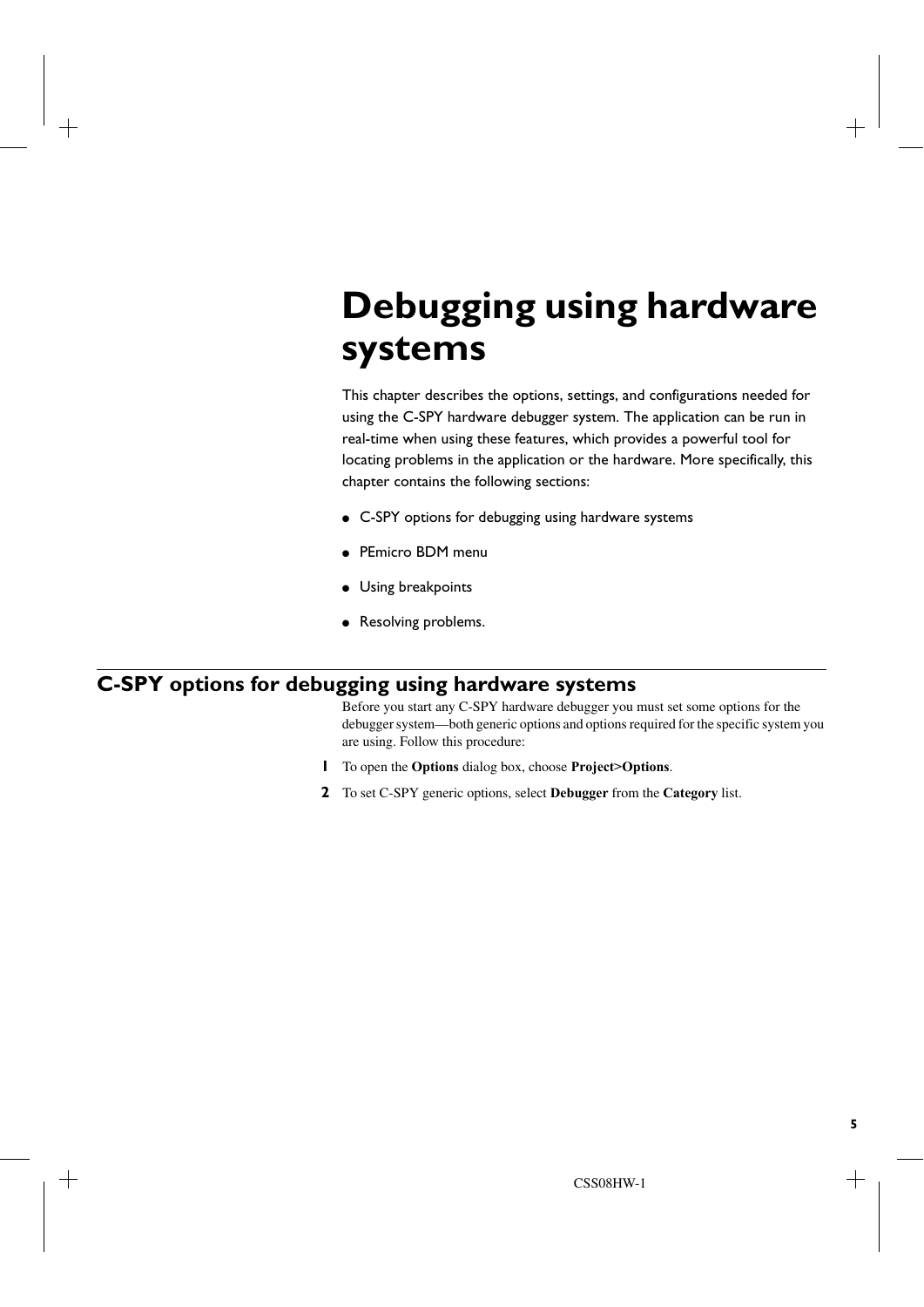- **3** On the **Setup** page, select the appropriate C-SPY driver from the **Driver** list. Choose:
	- **PEmicro BDM** for any of the interfaces from P&E.

| Options for node "project1"                                                                                                                       |                                                                                                                                                                                                                                                                                       |
|---------------------------------------------------------------------------------------------------------------------------------------------------|---------------------------------------------------------------------------------------------------------------------------------------------------------------------------------------------------------------------------------------------------------------------------------------|
| Category:<br>General Options<br>C Compiler<br>Assembler<br>Custom Build<br><b>Build Actions</b><br>Linker<br>Debugger<br>PEmicro BDM<br>Simulator | <b>Factory Settings</b><br>Setup<br>Download   Extra Options   Plugins  <br>Driver:<br>PEmicro BDM<br>$\overline{\vee}$ Run to:<br>main<br>Setup macros<br>Lise macro file:<br>Device description file<br>Override default:<br>\$TOOLKIT_DIR\$\CONFIG\DDF\iomc9s08qe128.ddf<br>$\sim$ |
|                                                                                                                                                   |                                                                                                                                                                                                                                                                                       |
|                                                                                                                                                   | <b>OK</b><br>Cancel                                                                                                                                                                                                                                                                   |

*Figure 2: Project options dialog box*

For information about the settings **Run to**, **Setup macros**, and **Device description file**, and for information about the pages **Extra Options** and **Plugins**, see the *IAR Embedded Workbench® IDE User Guide*.

Note that a default linker command file and device description file are automatically selected depending on your selection of device on the **General Options>Target** page. Use the **Override device description file** check box and the browse button if you want to override the default device description file.

- **4** To set options for the download, click the **Download** tab. For details about these options, see *[PEmicro BDM Setup options](#page-15-0)*, page 8.
- **5** To set the options specific to the P&E interfaces, select **PEmicro BDM** from the **Category** list. Note that these options are only available when you have selected **PEmicro BDM** from the **Driver** list on the **Debugger>Setup** page.
- **6** To set options for using a flash loader with the P&E interface, click the **Setup** tab. For details about these options, see *[PEmicro BDM Setup options](#page-15-0)*, page 8.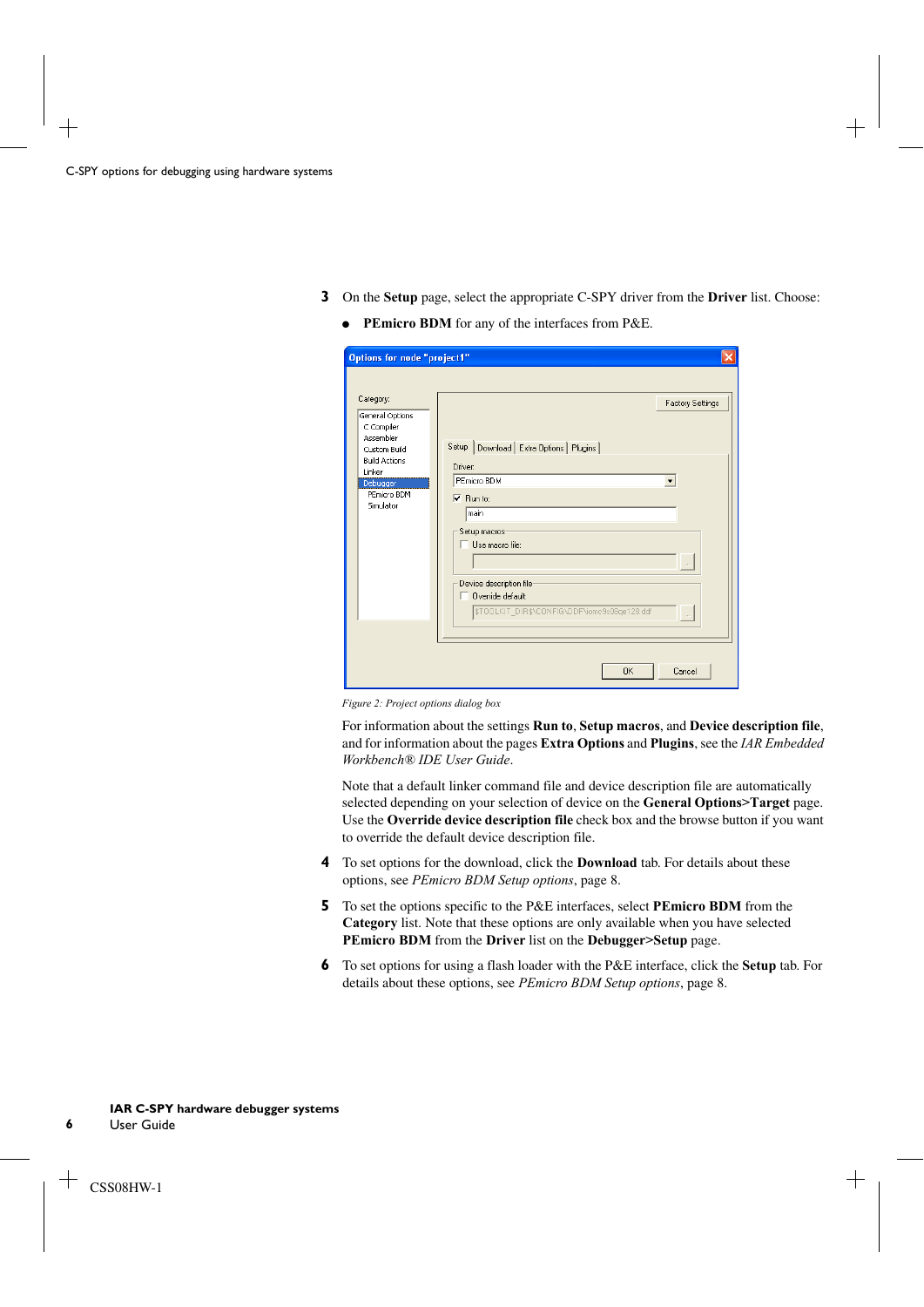- **7** To set the options for communication, click the **Communication** tab. For details about these options, see *[Communication options](#page-16-0)*, page 9.
- **8** When you have set all the required options, click **OK** in the **Options** dialog box.

## <span id="page-14-0"></span>**DOWNLOAD OPTIONS**

The **Download** page contains the options for configuring the download.

| Download                                                           |      |
|--------------------------------------------------------------------|------|
| Verify download<br>Suppress download<br>$\Box$ Use flash loader(s) |      |
|                                                                    | Edit |
|                                                                    |      |

*Figure 3: Download page*

#### **Verify download**

Use this option to check every byte after loading to verify the download and that the memory of the target hardware is writable. A warning message will be generated if there are any errors during download.

#### **Suppress download**

Use this option to disable download. This option is useful if you already have your application in memory and you want to:

- minimize the number of times you write to flash
- disable the time-consuming download.

The implicit RESET performed at C-SPY startup is not disabled.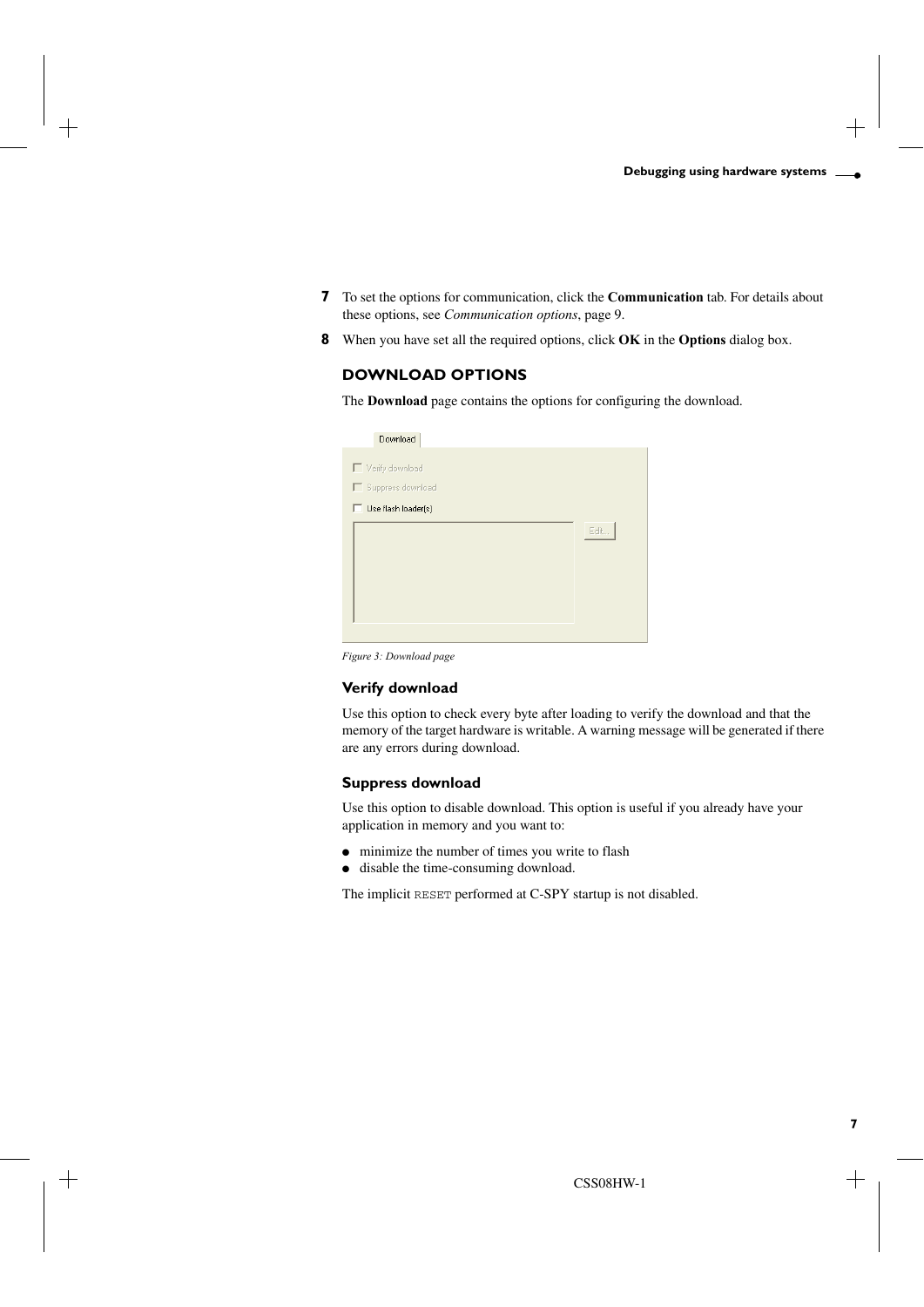## **Use flash loader(s)**

Use the **Use flash loader(s)** option to use one or several flash loaders for downloading your application to flash memory. If a flash loader is available for the selected device, it will be used as default. Press the **Edit** button to open the **Flash Loader Overview** dialog box.

To read more about flash loaders, see *[Using flash loaders](#page-20-3)*, page 13.

## <span id="page-15-0"></span>**PEMICRO BDM SETUP OPTIONS**

The **Setup** page contains the options for debugging using a flash loader with the P&E interface.

| Setup                |      |     |
|----------------------|------|-----|
|                      |      |     |
| CPU Clock Frequency: | 8000 | kHz |
|                      |      |     |
|                      |      |     |
|                      |      |     |
|                      |      |     |
|                      |      |     |
|                      |      |     |
|                      |      |     |
|                      |      |     |

*Figure 4: PEmicro BDM setup page*

#### **CPU Clock frequency**

The S08 FCDIV register is used to control the length of timed events in program and erase algorithms executed by the flash memory controller. The flash loader configures the FCDIV register based on the bus and CPU clock frequencies, where the bus clock frequency is one half of the CPU clock frequency. The CPU clock frequency must be within the range 300 kHz to 204,800 kHz (204.8 MHz) and is by default set to 8000 kHz (8 MHz).

If you are not using a flash loader with the debugger, the CPU clock frequency value will be disregarded.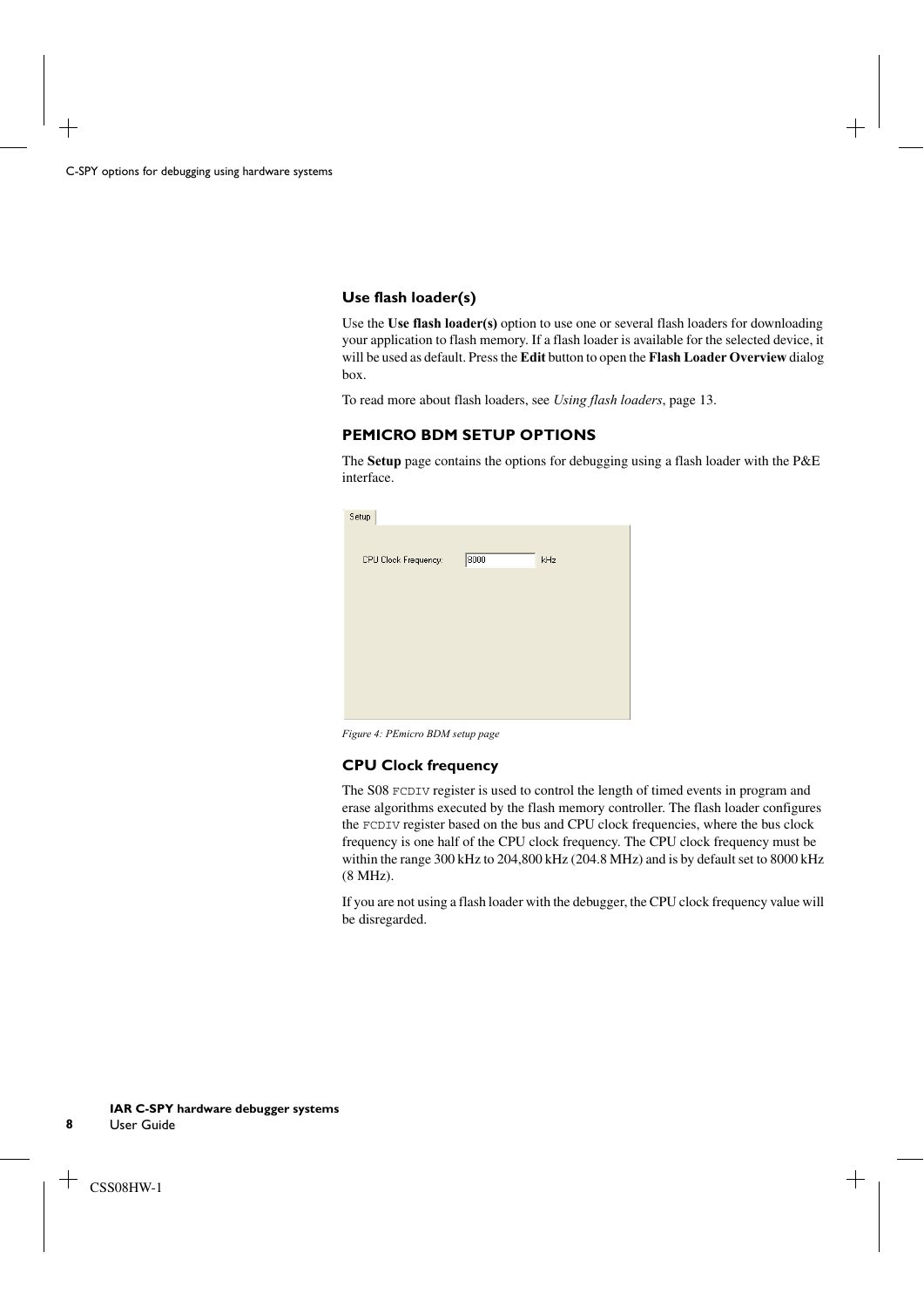## <span id="page-16-0"></span>**COMMUNICATION OPTIONS**

The **Communication** page contains all the communication options.

| Communication       |                                       |
|---------------------|---------------------------------------|
| Communication type: | USB Multilink<br>$\blacktriangledown$ |
| Port:               | COM1                                  |
|                     |                                       |
|                     |                                       |
|                     |                                       |
|                     |                                       |
|                     |                                       |
|                     |                                       |

*Figure 5: Communication page*

The following settings are available:

| <b>Setting</b>            | <b>Description</b>                                                                                                                           |
|---------------------------|----------------------------------------------------------------------------------------------------------------------------------------------|
| <b>Communication type</b> | Selects one of the supported communication types:<br>• USB Multilink<br>• Cyclone PRO Serial<br>• Cyclone PRO USB<br>• Cyclone PRO Ethernet. |
| Port                      | Selects one of the supported ports if Cyclone Pro Serial is<br>selected. Choose between COMI-COM4.                                           |

*Table 3: Communication options*

# <span id="page-16-1"></span>**PEmicro BDM menu**

When running any of the C-SPY hardware debugger systems, a specific menu appears.

 $\checkmark$  Breakpoint usage...

*Figure 6: PEmicro BDM menu*

The following command is available on the menu:

**Breakpoint usage** Opens the Breakpoint Usage window, see *[Breakpoint Usage dialog box](#page-18-0)*, [page 11.](#page-18-0)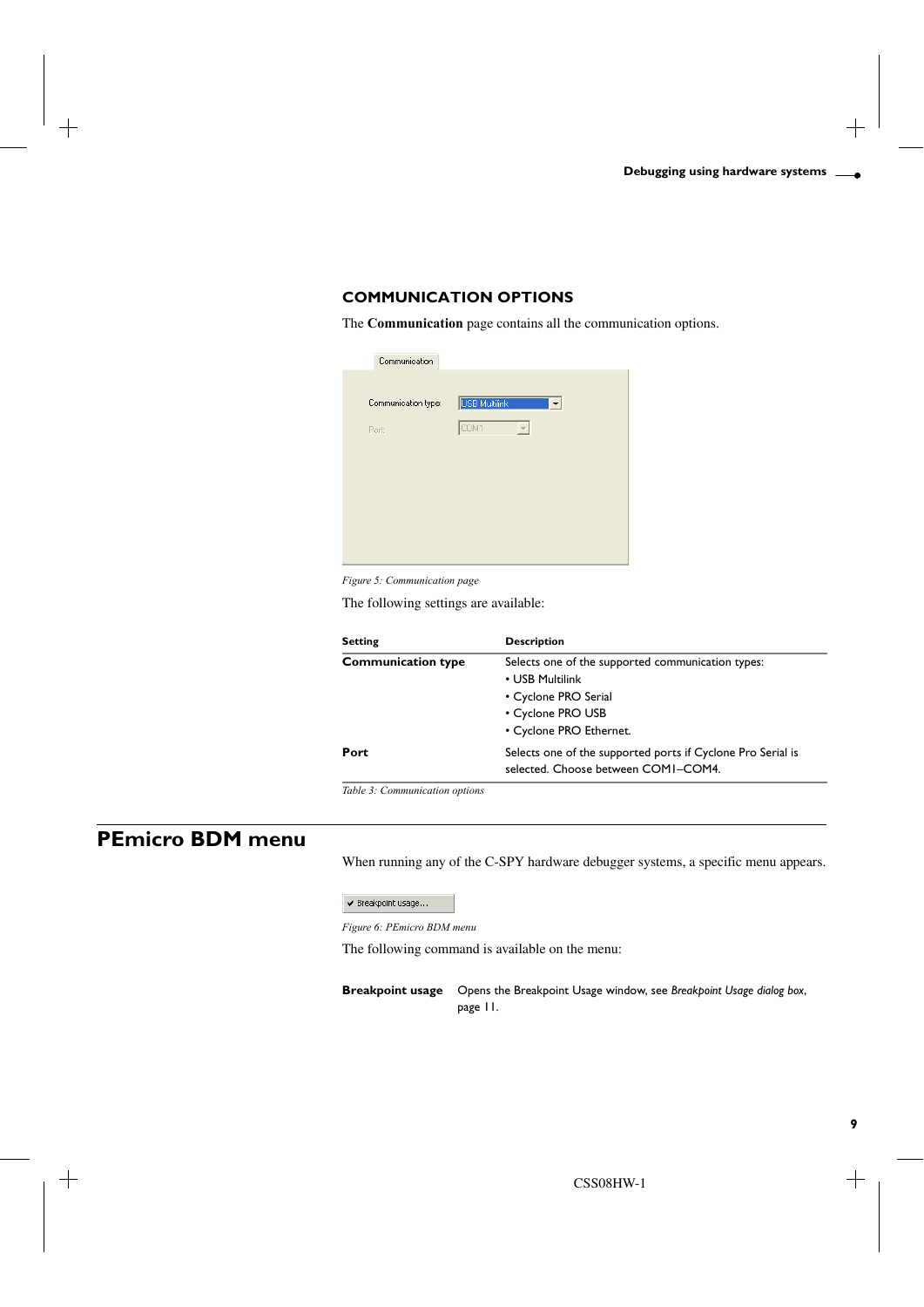# <span id="page-17-2"></span><span id="page-17-0"></span>**Using breakpoints**

This section provides information about breakpoints specific to the debugger system you are using. The following is described:

- *[Hardware and software breakpoints](#page-17-1)*, page 10
- *[Breakpoint Usage dialog box](#page-18-0)*, page 11.

For information about the different methods for setting breakpoints, the facilities for monitoring breakpoints, and the different breakpoint consumers, see the *IAR Embedded Workbench® IDE User Guide*.

#### <span id="page-17-1"></span>**HARDWARE AND SOFTWARE BREAKPOINTS**

The physical breakpoint used on the target can be one of two types—*hardware* or *software*.

This table summarizes the characteristics of hardware and software breakpoints:

| <b>Type</b>                                | <b>Number</b> | <b>Execution</b> |  |
|--------------------------------------------|---------------|------------------|--|
|                                            |               | overhead         |  |
| Hardware                                   | Three         | No               |  |
| Software (statement located in RAM memory) | Unlimited     | Yes              |  |
|                                            |               |                  |  |

*Table 4: Hardware and software breakpoints*

For the P&E interfaces, C-SPY will initially always try to use a software breakpoint. If this is not possible, because your application is not located in RAM memory, C-SPY will try to use a hardware breakpoint. If all hardware breakpoints are occupied, C-SPY will issue a message in the Debug Log window. You can get information about the used breakpoints in the **Breakpoints Usage** dialog box.

#### **Hardware breakpoints**

Hardware breakpoints are available in the microcontroller and can be set in any type of memory (RAM, ROM, or flash). The number of breakpoints is three.

#### **Software breakpoints**

For P&E interfaces, software breakpoints can only be used when the statement you want to set a breakpoint on is located in RAM memory. This means that you have to temporarily link your application, or parts of it, so that it is located in RAM memory.

Software breakpoints are implemented in such a way that they temporarily substitute the actual instruction with the BGND instruction. Before resuming execution, the original instruction will be restored. This will generate execution time overhead when running an application.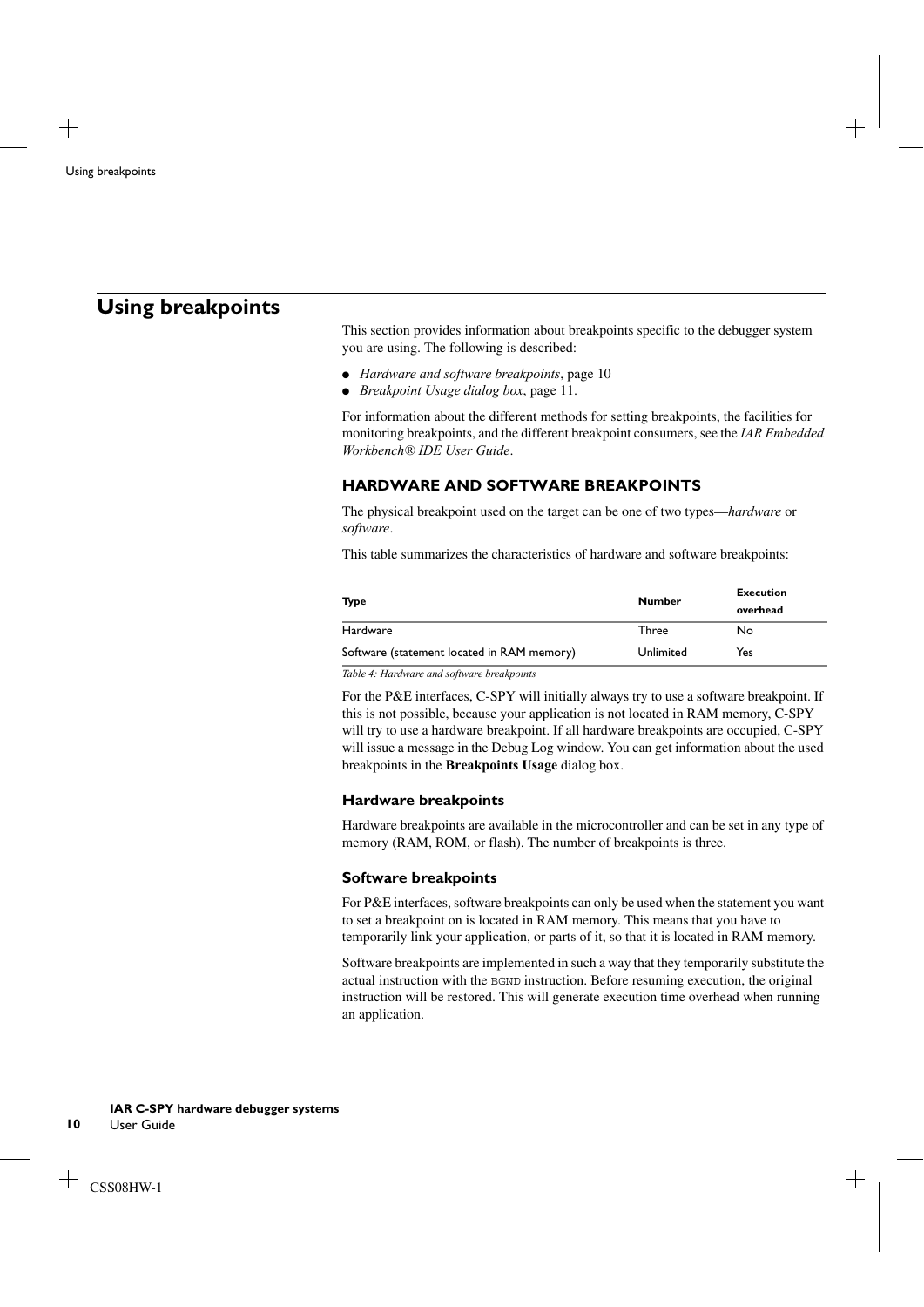### <span id="page-18-0"></span>**BREAKPOINT USAGE DIALOG BOX**

The **Breakpoint Usage** dialog box—available from the driver-specific menu—lists all active breakpoints.



*Figure 7: Breakpoint Usage dialog box*

In addition to listing all breakpoints that you have defined, this dialog box also lists the internal breakpoints that the debugger is using.

For each breakpoint in the list, the address and access type are shown. Each breakpoint in the list can also be expanded to show its originator.

# <span id="page-18-2"></span><span id="page-18-1"></span>**Resolving problems**

Debugging using a hardware debugger system requires interaction between many systems, independent from each other. For this reason, it can be a complex task to set up this debug system. If something goes wrong, it might at first be difficult to locate the cause of the problem.

This section includes suggestions for resolving the most common problems that can occur when debugging.

For problems concerning the operation of the evaluation board, refer to the documentation supplied with it, or contact your hardware distributor.

#### **WRITE FAILURE DURING LOAD**

There are several possible reasons for write failure during load. The two most common are that your application has been incorrectly linked or that the wrong device description file is used.

Check that you are using correct files.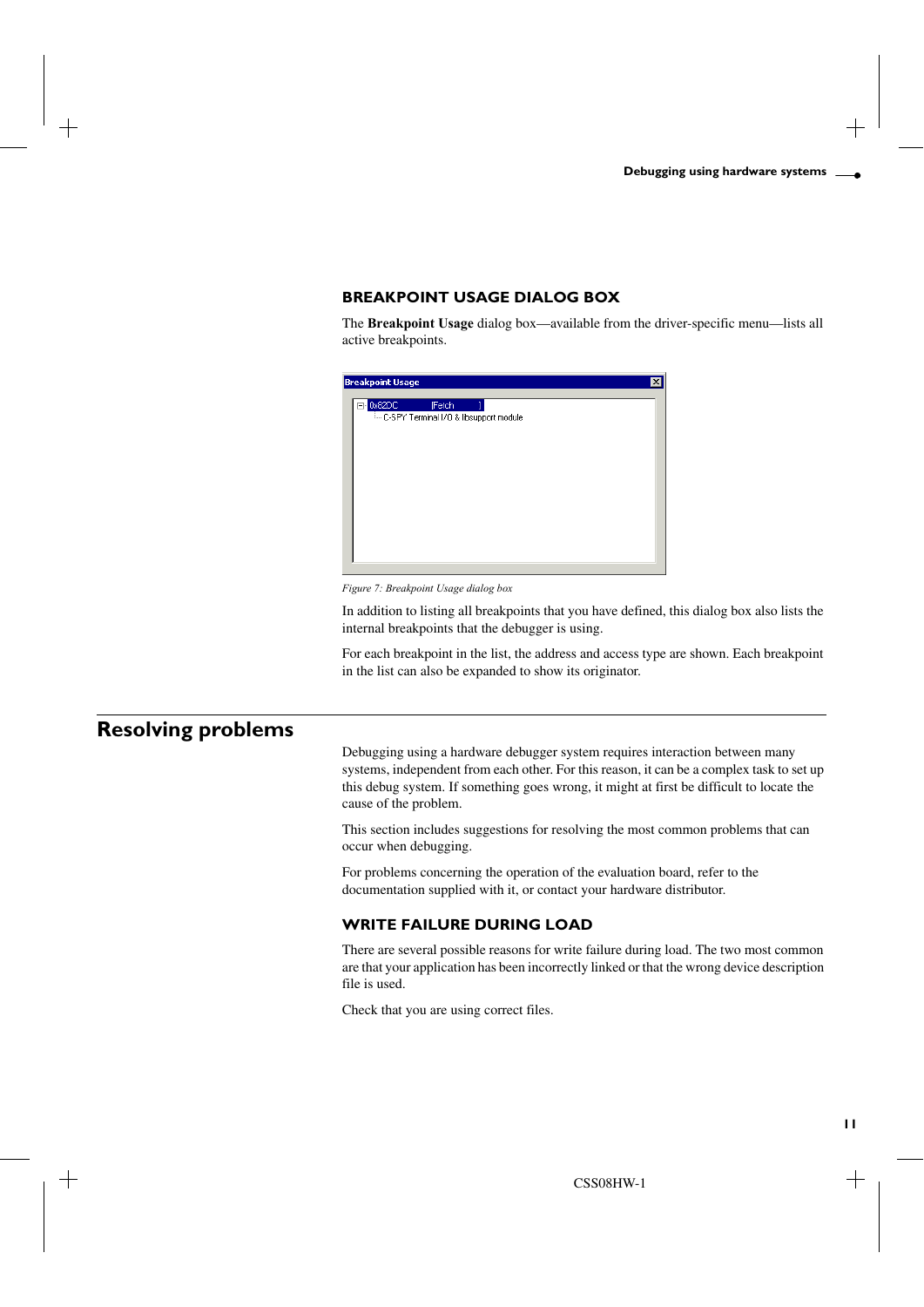

If you are using the IAR Embedded Workbench IDE, both of these files are automatically selected based on your choice of device:

- Choose **Project>Options**
- Select the **General Options** category
- Click the **Target** tab
- Choose the appropriate device from the **Device** drop-down menu.

To override the default DDF file, see *[C-SPY options for debugging using hardware](#page-12-1)  systems*[, page 5](#page-12-1). To override the default linker command file:

- Choose **Project>Options**
- Select the **Linker** category
- Click the **Config** tab
- Choose the appropriate linker command file in the **Linker command file** field.

### **NO CONTACT WITH THE TARGET HARDWARE**

There are several possible reasons for C-SPY to fail to establish contact with the target hardware.

- Make sure you have installed the P&E USB Multilink and Cyclone PRO communication drivers in the s08\drivers\PEmicro directory on your host computer
- Verify that the cable is properly plugged in and not damaged or of the wrong type
- Verify that the target chip is properly mounted on the evaluation board
- Make sure that the evaluation board is supplied with sufficient power
- Check that the correct options for communication have been specified in the IAR Embedded Workbench; see *[Communication options](#page-16-0)*, page 9
- Examine the linker command file to make sure that the application has not been linked to the wrong address range.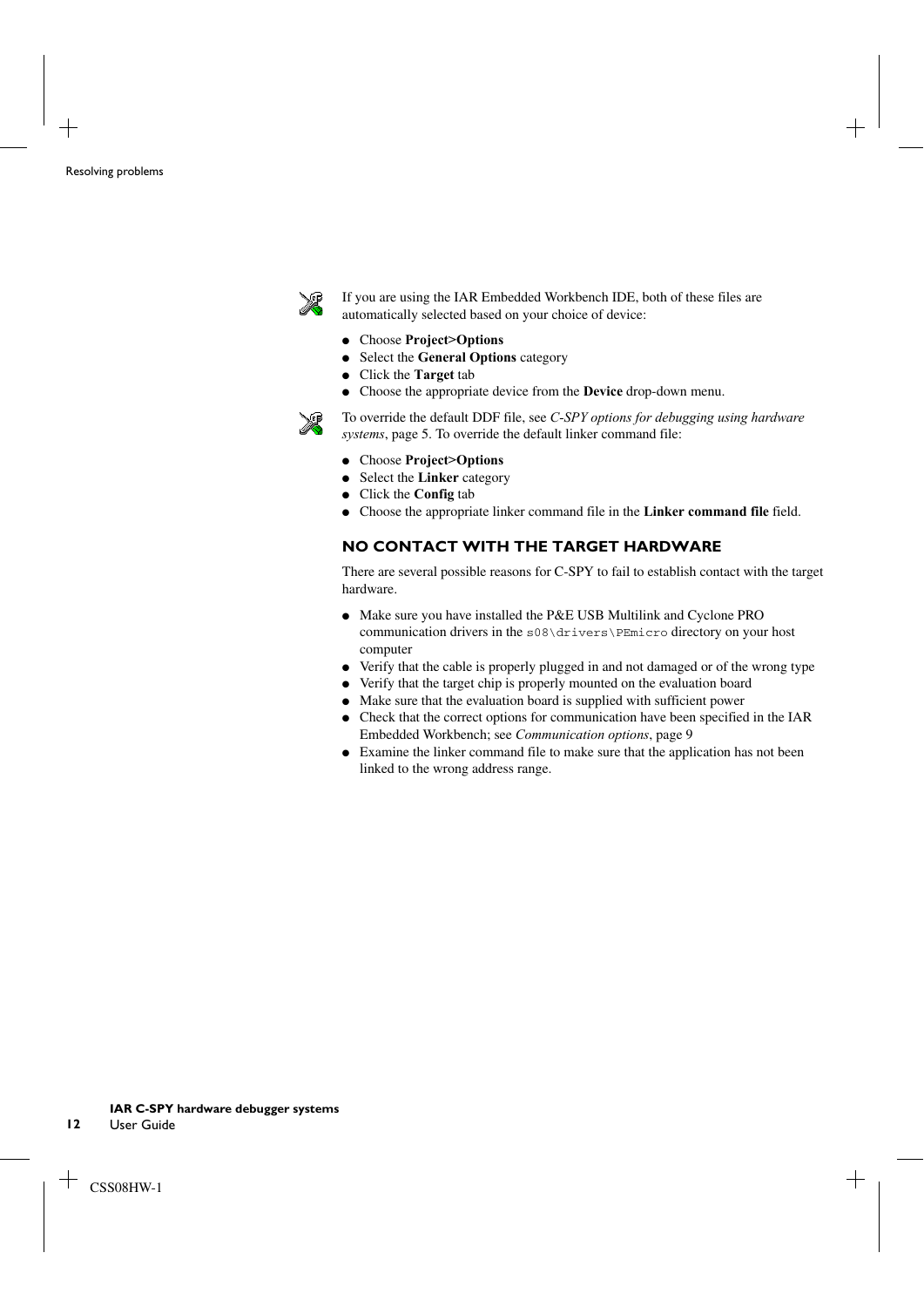# <span id="page-20-3"></span><span id="page-20-0"></span>**Using flash loaders**

This chapter describes the flash loader, what it is and how to use it.

# <span id="page-20-1"></span>**The flash loader**

A flash loader is an agent that is downloaded to the target. It fetches your application from the C-SPY debugger and programs it into flash memory. The flash loader uses the file I/O mechanism to read the application program from the host. You can select one or several flash loaders, where each flash loader loads a selected part of your application. This means that you can use different flash loaders for loading different parts of your application.

The flash loader API, documentation, and implementation templates are available to make it possible for you to implement your own flash loader.

#### <span id="page-20-2"></span>**SETTING UP THE FLASH LOADER(S)**

To use a flash loader for downloading your application:

- **1** Choose **Project>Options**.
- **2** Choose the **Debugger** category and click the **Download** tab.
- **3** Select the **Use Flash loader(s)** option, and click the **Edit** button.
- **4** The **Flash Loader Overview** dialog box lists all currently available flash loaders; see *[Flash Loader Overview dialog box](#page-22-0)*, page 15. You can either select a flash loader or click **New** or **Edit** to open the **Flash Loader Configuration** dialog box.

In the **Flash Loader Configuration** dialog box, you can configure the download. For reference information about the different flash loader options, see *[Flash Loader](#page-23-0)  [Configuration dialog box](#page-23-0)*, page 16.

#### **Setting up the target system using a C-SPY macro file**

You can use a C-SPY macro to set up the target system before loading the flash loader to RAM. The macro is useful for disabling flash array protection.

The following criteria must be met for a macro function to be executed before downloading the flash loader:

- The macro file must be located in the same directory as the flash loader
- The macro file must have the filename extension mac
- The name of the macro file must be the same as the flash loader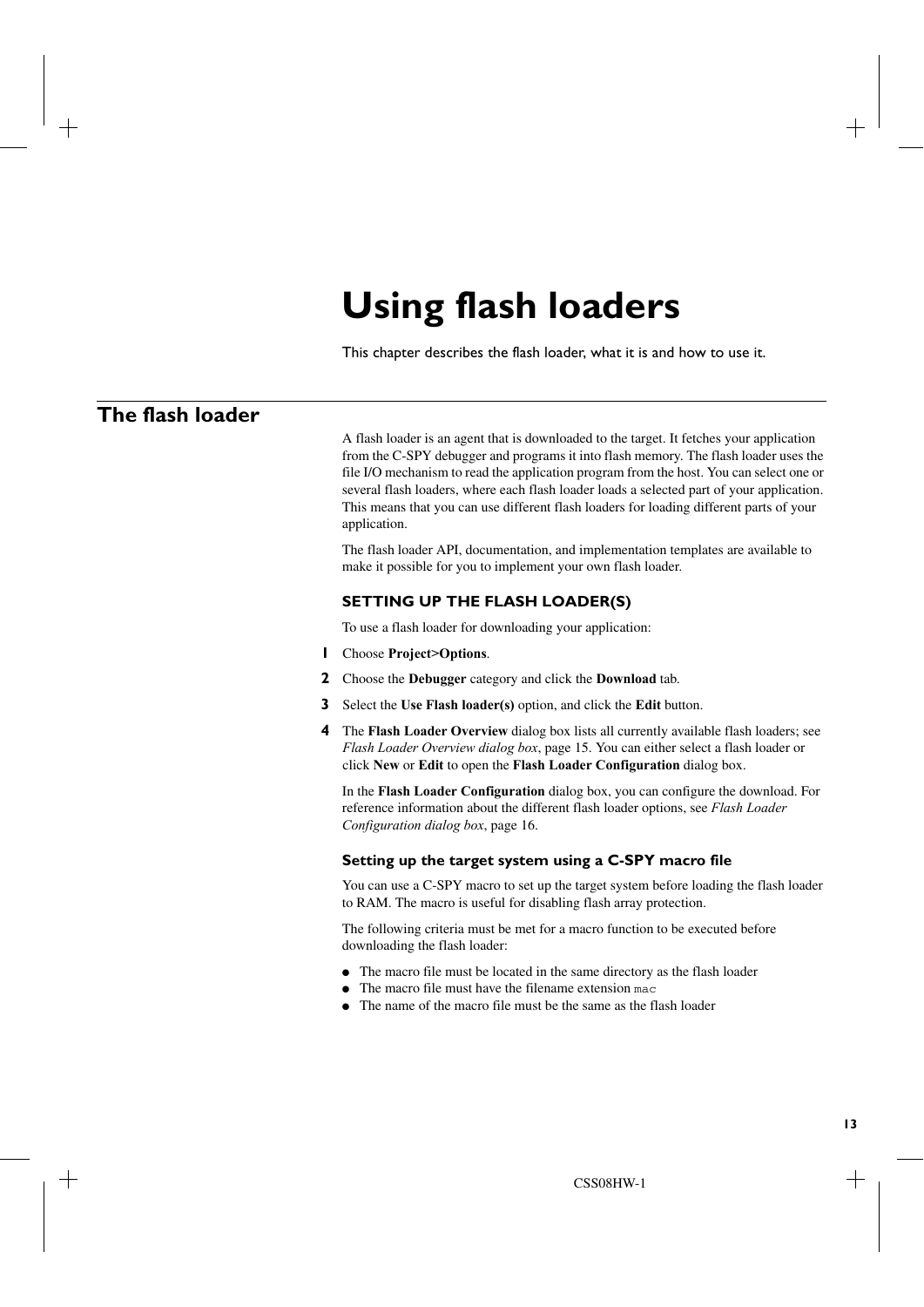$\bullet$  The setup macro function execUserFlashInit must be defined in the macro file. This macro function is called from the debugger before the flash loader is loaded into RAM. Note that when debugging while the flash loader is running as an application, the setup macro execUserPreload must be used instead of execUserFlashInit.

#### <span id="page-21-0"></span>**BUILD CONSIDERATIONS**

When you build an application that will be downloaded to flash, special consideration is needed. Two output files must be generated. The first is the usual UBROF file (d78) that contains the entire user application and provides the debugger with debug and symbol information. The second file is a simple-code file (filename extension sim) that will be opened and read by the flash loader when it downloads the application to flash memory.

The simple-code file must have the same path and name as the UBROF file except for the filename extension. All supplied linker command files are configured to automatically generate a simple-code output file, in addition to any other output files that you specify.

#### <span id="page-21-1"></span>**THE FLASH LOADING MECHANISM**

When the **Use flash loader(s)** option is selected and one or several flash loaders have been configured, the following steps will be performed when the debug session starts:

- **1** C-SPY executes the setup function execUserFlashInit from the optional macro file.
- **2** C-SPY downloads the flash loader into target RAM.
- **3** C-SPY starts execution of the flash loader.
- **4** The flash loader opens the simple-code file containing the application code and programs it into flash memory.
- **5** The flash loader terminates.
- **6** C-SPY opens the UBROF file containing the application as well as debug and symbol information. Any parts of the application linked to RAM will be written to RAM by C-SPY. Any parts of the application linked to flash memory will be ignored, unless the **Verify download** option is selected.
- **7** C-SPY switches context to the user application.

The steps 1 to 6 are performed for each selected flash loader.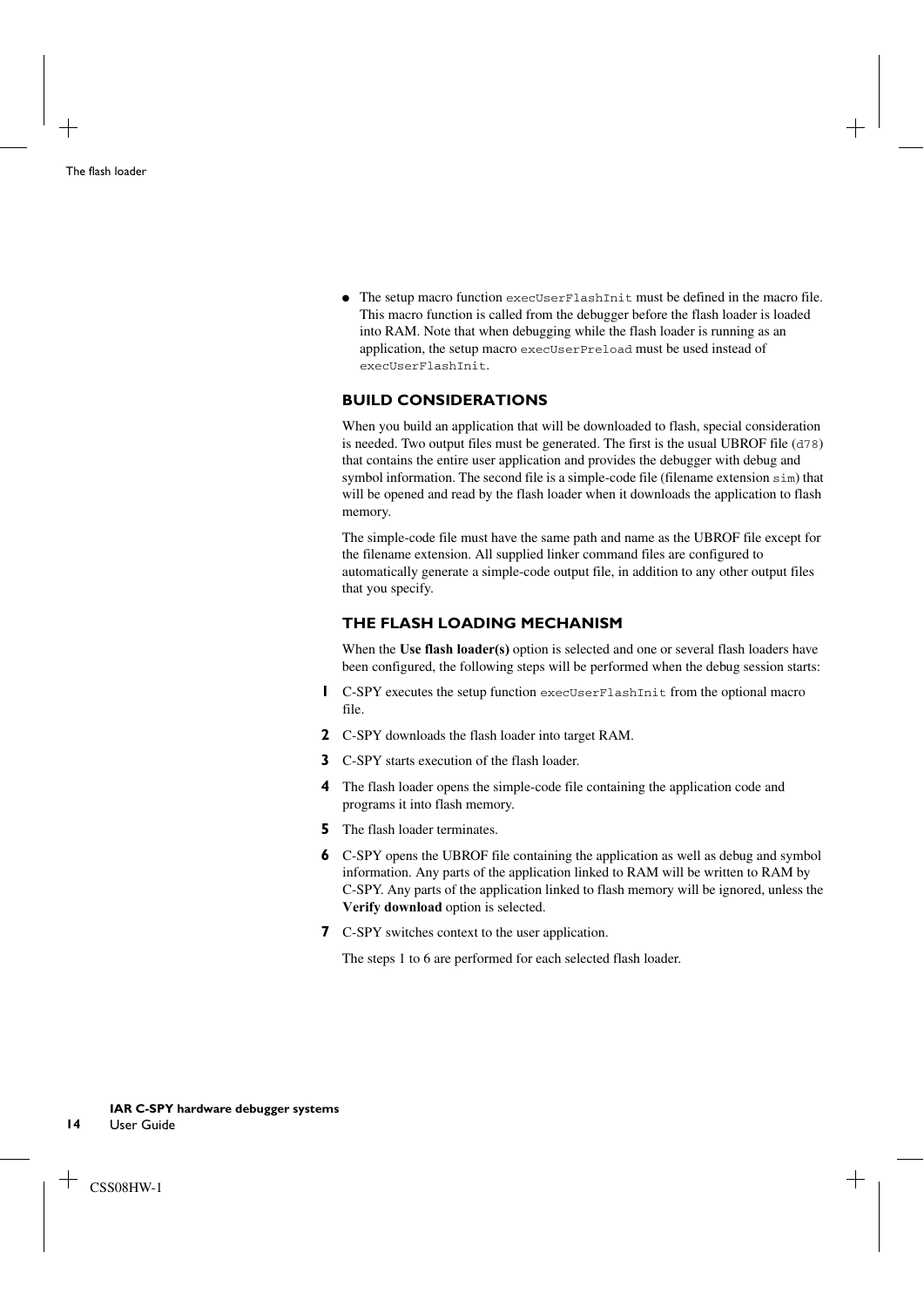## <span id="page-22-0"></span>**FLASH LOADER OVERVIEW DIALOG BOX**

The **Flash Loader Overview** dialog box—available from the **Debugger>Download** page—lists all defined flash loaders. If you have selected a device on the **General Options>Target** page for which there is a flash loader, this flash loader is by default listed in the **Flash Loader Overview** dialog box.

|       | <b>Flash Loader Overview</b> |                                |    | $\vert x \vert$ |
|-------|------------------------------|--------------------------------|----|-----------------|
| Range | Base<br>(default)            | Loader Path   Extra Parameters |    | OK              |
|       |                              |                                |    | Cancel          |
|       |                              |                                |    | New             |
|       |                              |                                |    | Edit            |
|       |                              |                                | Ч. | <b>Delete</b>   |

*Figure 8: Flash Loader Overview dialog box*

The following function buttons are available:

| <b>Button</b> | <b>Description</b>                                                                                                                                                         |
|---------------|----------------------------------------------------------------------------------------------------------------------------------------------------------------------------|
| OK.           | The selected flash loader(s) will be used for downloading your<br>application to memory.                                                                                   |
| Cancel        | Standard cancel.                                                                                                                                                           |
| New           | Opens the <b>Flash Loader Configuration</b> dialog box where you can<br>specify what flash loader to use; see Flash Loader Configuration dialog box,<br>page 16.           |
| Edit          | Opens the Flash Loader Configuration dialog box where you can<br>modify the settings for the selected flash loader; see Flash Loader<br>Configuration dialog box, page 16. |
| Delete        | Deletes the selected flash loader configuration.                                                                                                                           |

*Table 5: Function buttons in the Flash Loader Overview dialog box*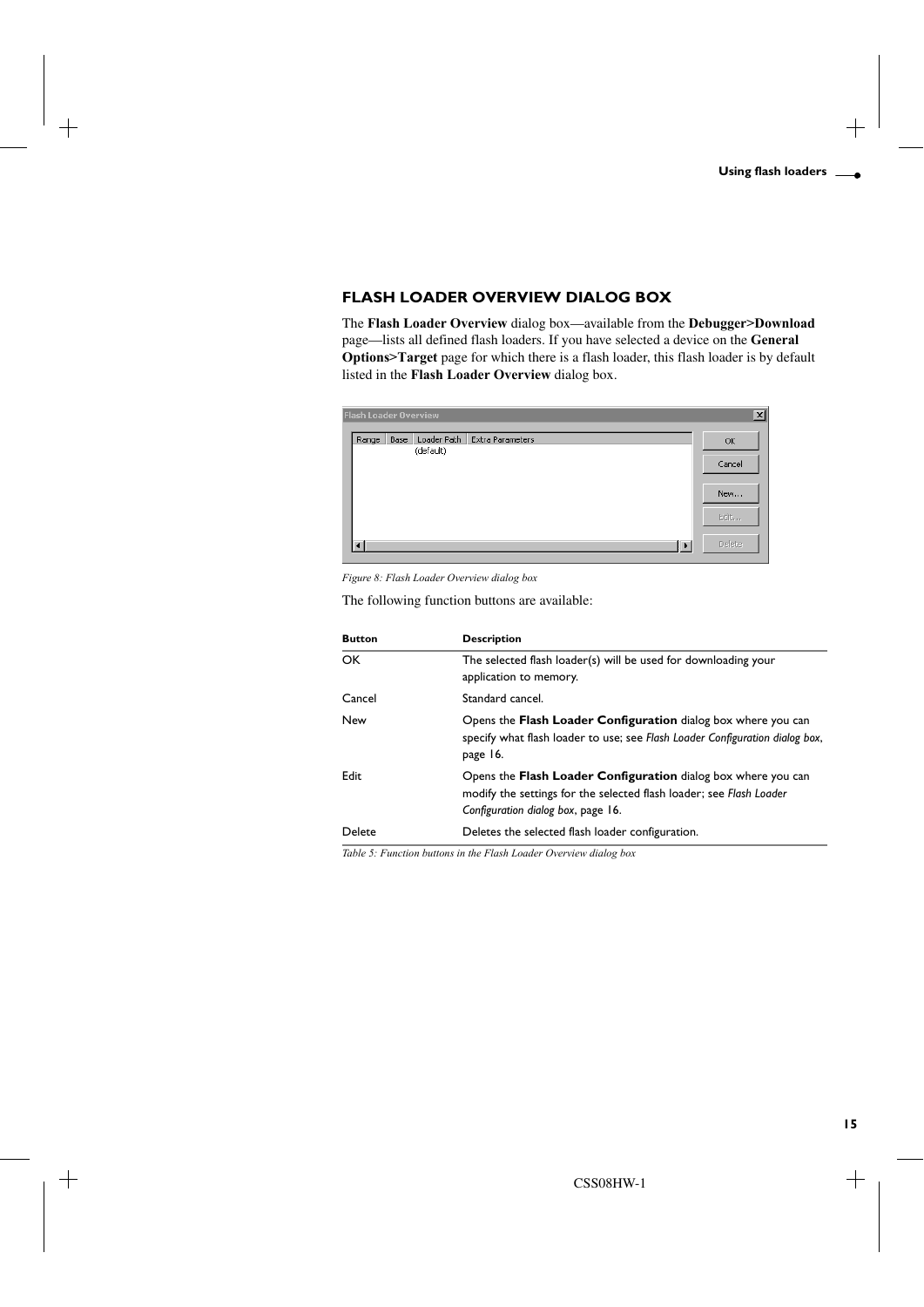## <span id="page-23-0"></span>**FLASH LOADER CONFIGURATION DIALOG BOX**

In the **Flash Loader Configuration** dialog box—available from the **Flash Loader Overview** dialog box—you can configure the download.

| <b>Flash Loader Configuration</b>             |              |
|-----------------------------------------------|--------------|
| Memory range<br>$G$ All<br>$C$ Start:<br>End: | OK<br>Cancel |
| Relocate<br>Base address:                     |              |
| Override default flash loader path            |              |
|                                               |              |
| Extra parameters:                             |              |
|                                               |              |

*Figure 9: Flash Loader Configuration dialog box*

#### **Memory range**

Use the **Memory range** options to specify the part of your application to be downloaded to flash memory. Choose between:

| All       | The whole application is downloaded using this flash loader.                                                                                                     |
|-----------|------------------------------------------------------------------------------------------------------------------------------------------------------------------|
| Start/End | The part of the application available in the memory range will be<br>downloaded. Use the <b>Start</b> and <b>End</b> text fields to specify the memory<br>range. |

## **Relocate base address**

It is not possible to relocate the default flash base address in the S08 microcontroller. Therefore, any attempts to relocate the flash base address using this dialog box will have no effect.

#### **Override default flash loader path**

A default flash loader is selected based on your choice of device on the **General Options>Target** page. To override the default flash loader, select **Override default flash loader path** and specify the path to the flash loader you want to use. A browse button is available for your convenience.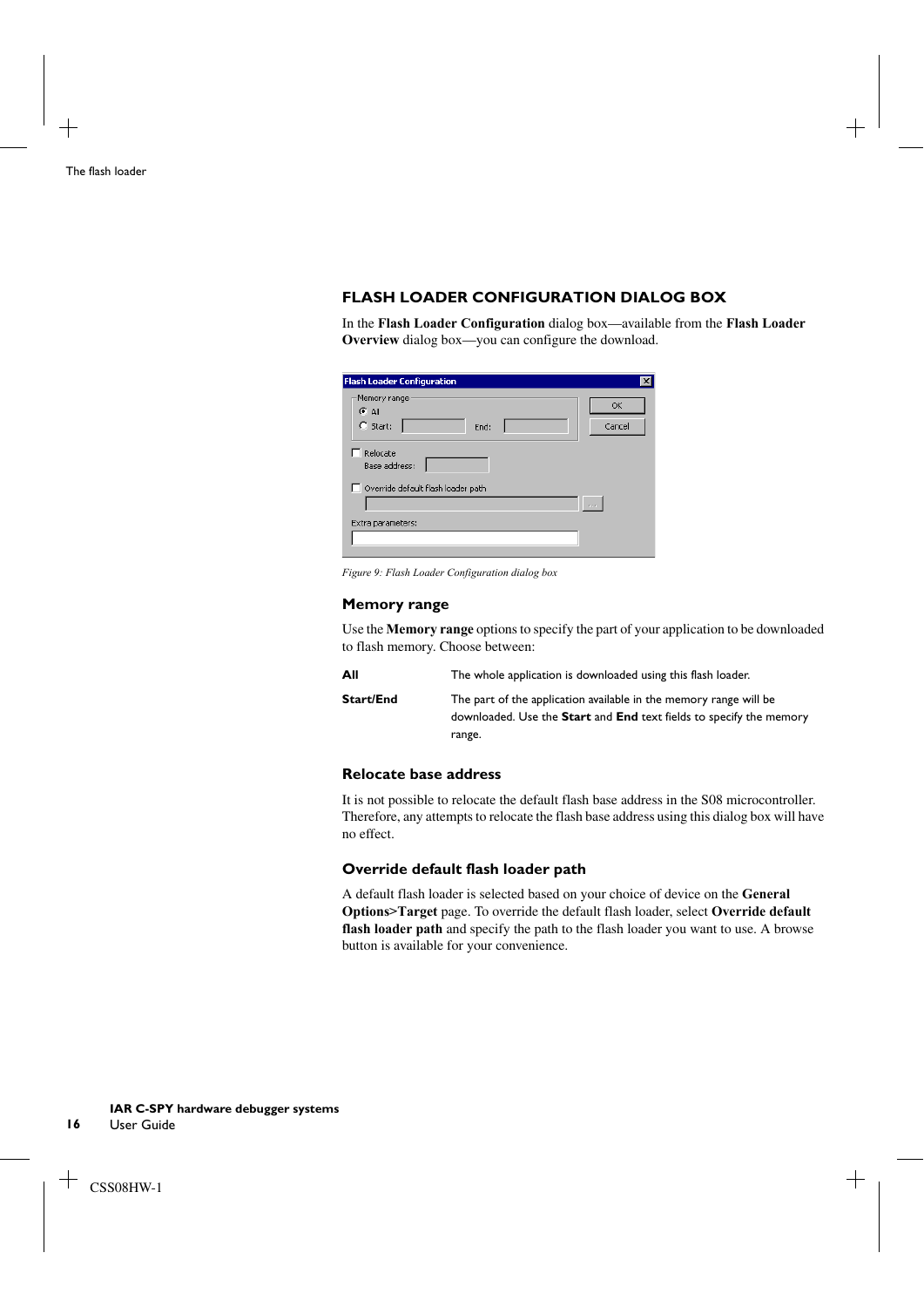## **Extra parameters**

A flash loader can define its own set of specific options. Use this text box to specify options to control the flash loader.